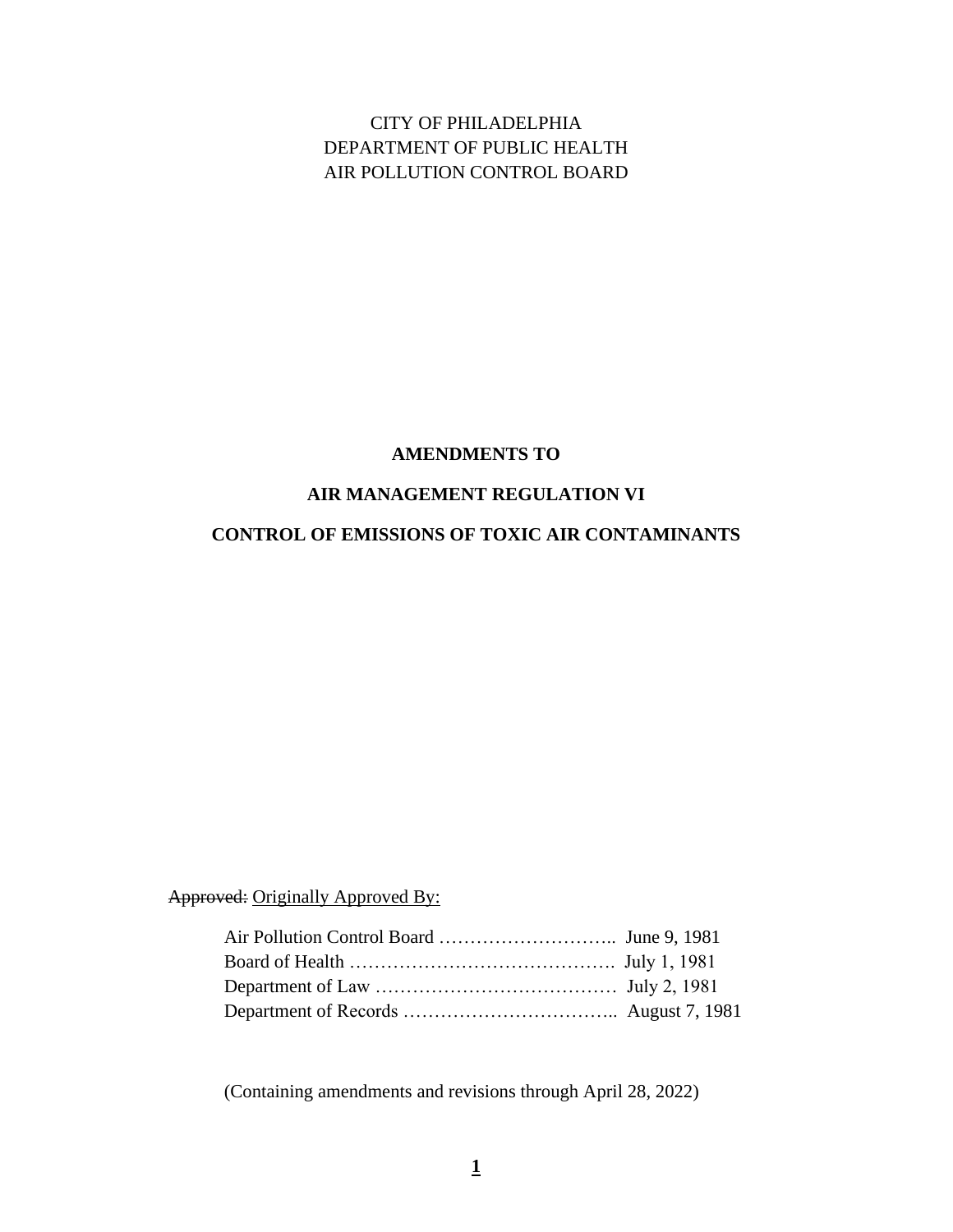Air Management Regulations Regulation VI ("Control of Emissions of Toxic Air Contaminants") of the Department of Public Health Air Pollution Control Board are hereby amended as follows:

> Deletions in Strikethrough Additions in **Bold Underline**

## **PREAMBLE TO AIR MANAGEMENT REGULATION VI Control of Emissions of Toxic Air Contaminants**

A. This Regulation is adopted pursuant to Title 3, Air Management Code, of the Philadelphia Code which reads in part as follows:

| "SECTION 3-201. GENERAL PROVISIONS |   |       |   |
|------------------------------------|---|-------|---|
|                                    |   | * * * |   |
|                                    | ∗ | ∗     | ∗ |
|                                    |   |       |   |

1.

(1) **(3) (a)** No person shall emit any toxic air contaminant unless **unless,** within six months of the adoption of regulations by the Air Pollution Control Board listing toxic air contaminants, he provides notice to the Department including a Material Safety Data Sheet as described in Section 3-301(24) in accordance with the requirements and procedures established in regulations promulgated by the Air Pollution Control Board pursuant to this subsection.

If a person discharges a toxic air contaminant on the list established by the Air Pollution Control Board for the first time, that person shall provide the Department with proper notice no more than thirty days after its emission into the atmosphere.

The person responsible for any source of air contaminants affected by any subsequent additions to the list of toxic substances established in the regulations of the Air Pollution Control Board shall similarly file notice with the Department within 90 **ninety** days of the effective date of any revision to such list.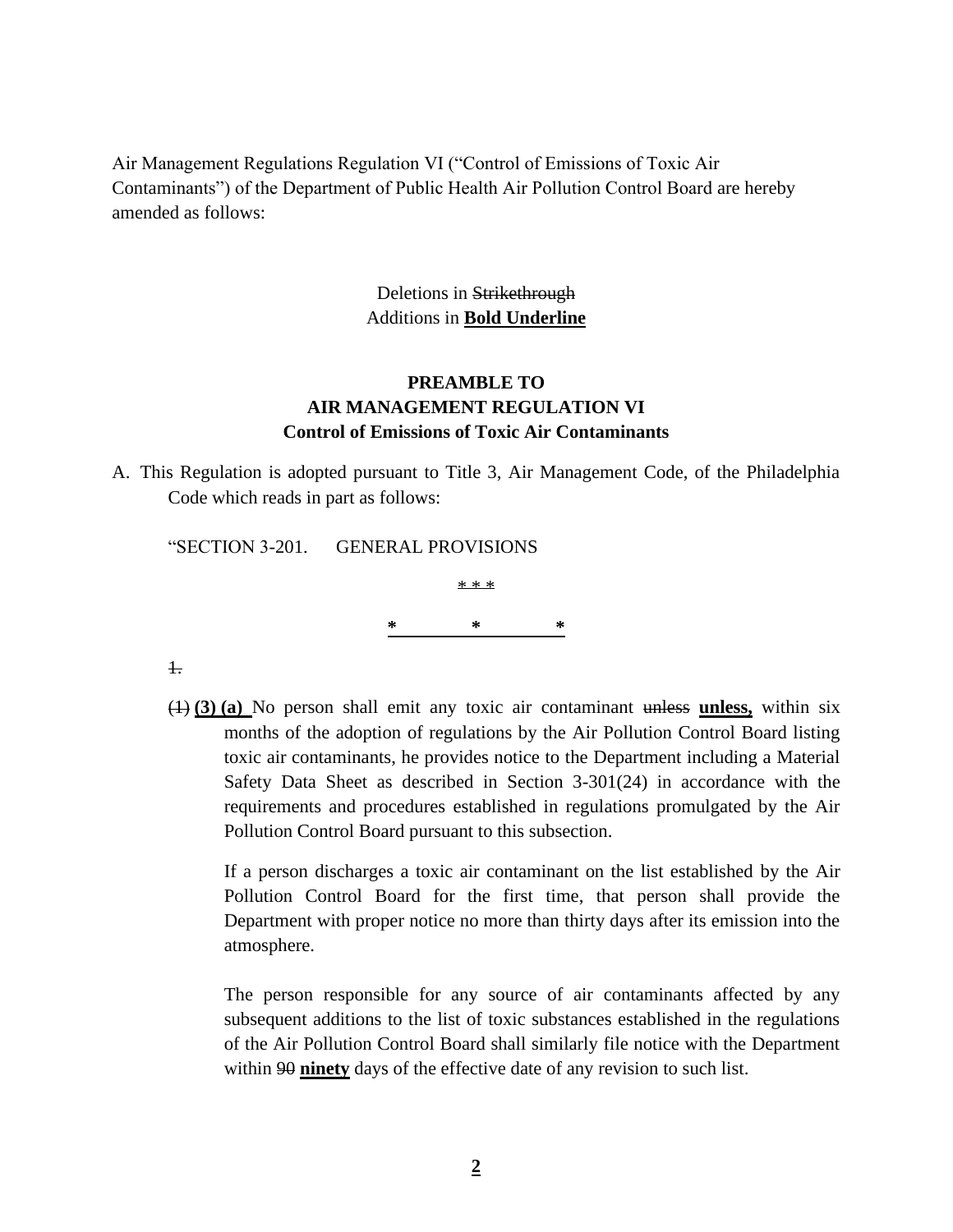- (2) **(b)** The Department shall maintain a file of all notices relating to toxic air contaminants and shall make the file available for public inspection and reproduction during normal business hours.
- (3) **(c)** Within six months of the adoption of this subsection by the City Council, the Air Pollution Control Board shall promulgate regulations establishing a list of toxic air contaminants to which the provisions of this subsection shall be applicable, the form of the notice and request to be provided to the Department by any affected source of air contaminant emissions, and the reporting requirements and procedures related thereto.

The following factors may be considered by the Board in establishing the list of toxic air contaminants:

- (a)**(.1)** risk of immediate acute or substance **subacute** harm to human health, at concentrations likely to be encountered in the community;
- (b)**(.2)** proven carcinogenicity through epidemiological studies in both human and animal populations;
- (c)**(.3)** suspected carcinogenicity as shown in human epidemiological studies or in laboratory studies of animals and other experimental media;
- (d)**(.4)** mutagenicity and teratogenicity as proven through human, animal, and experimental media;
- (e)**(.5)** bioaccumulative effects in humans and the environment;
- (f)**(.6)** findings of the Environmental Protection Agency, the Occupational Safety and Health Administration or other such agencies regarding toxicity;
- $\left(\frac{g}{f}\right)$  extent to which the substance is likely to be found in Philadelphia industries;
- (h)**(.8)** other such factors necessary for the proper regulation of toxic air contaminants.

The Air Pollution Control Board shall, as appropriate, update and revise the list of toxic air contaminants subject to the provisions of this subsection on the basis of the latest available relevant scientific information."

$$
\begin{array}{c}\n * \\
\hline\n \end{array}
$$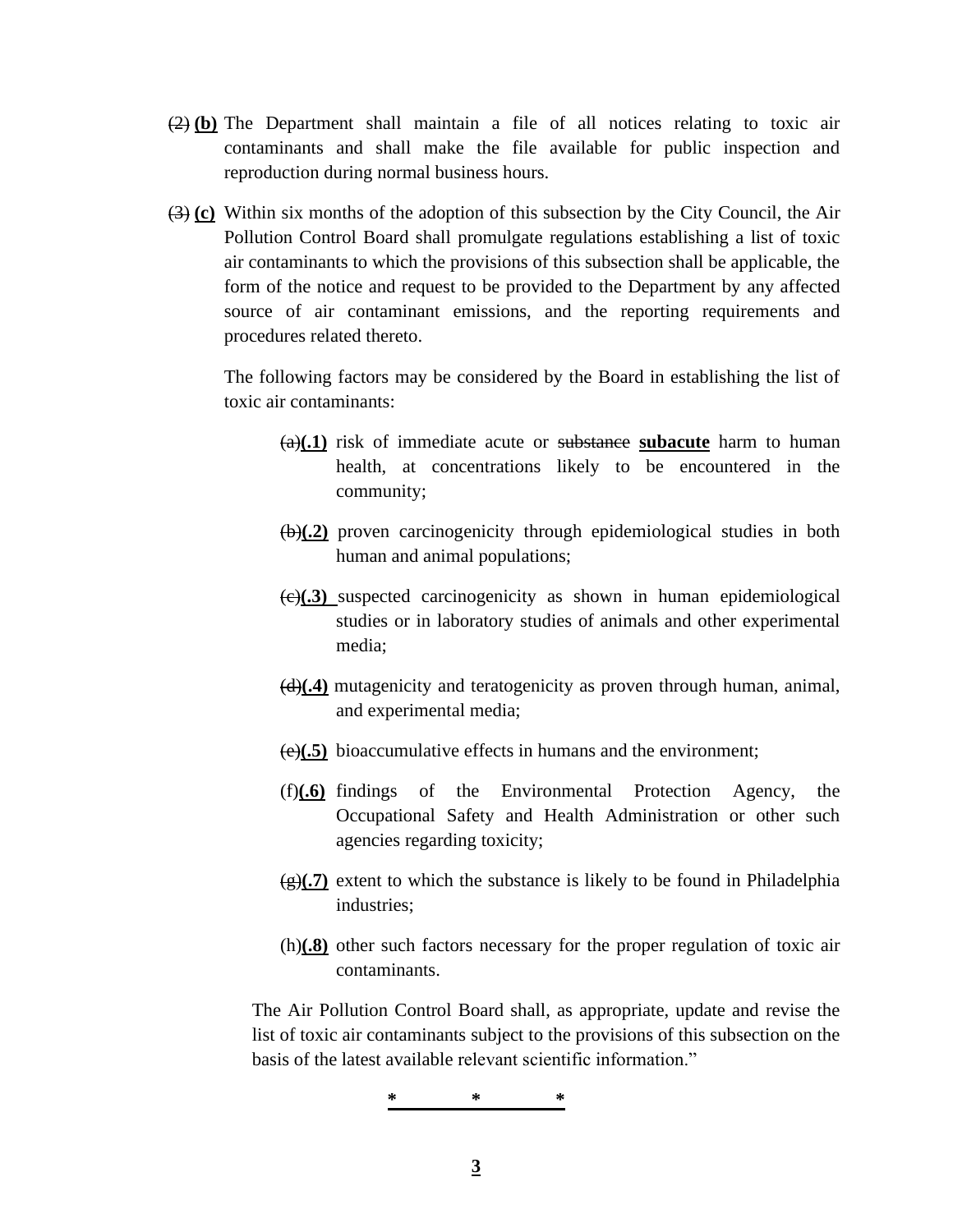# "SECTION 3-301. POWERS AND DUTIES OF THE DEPARTMENT OF PUBLIC HEALTH.

The Department of Public Health shall have the following powers and duties:

\* \* \* **\* \* \***

- (24) The Department shall obtain a Material Safety Data Sheet (MSDS) for each toxic air contaminant subject to the notice requirement. Such MSDS shall be provided to the Department by the person responsible for the affected source of emission as part of the notice requirements in Section  $3-201(\varepsilon)(3)$ . **subsection**  $3-201(3)(c)$ **.** The Department shall include these MSDS in the file of notices regarding the emission of toxic air contaminants and shall make this file available to the public for inspection and reproduction during normal business hours. The MSDS shall conform to the format and contain the type of information required by the U.S. Department of Labor form OSHA 20, Material Safety Data Sheet (latest edition).
- (25) The Department shall have the authority to require persons subject to Section 3-  $201(c)(1)$  to take all necessary measure to bring their emission of toxic air contaminants into compliance with the Code and regulations promulgated thereunder."

"SECTION 3-302. POWERS AND DUTIES OF THE AIR POLLUTION CONTROL BOARD.

The Air Pollution Control Board shall have the following powers and duties:

- (1) To promulgate regulations, implementing this Title, preventing degradation of air quality, preventing air pollution, eliminating air pollution **nuisances, and**  nuisances and, limiting, controlling, or prohibiting the emission of air contaminants to the atmosphere from any sources. Such regulations may include, but are not limited to, the following:
	- (a) The **the** concentration, volume, weight, and other characteristics of emissions of air contaminants to the atmosphere, the circumstances under which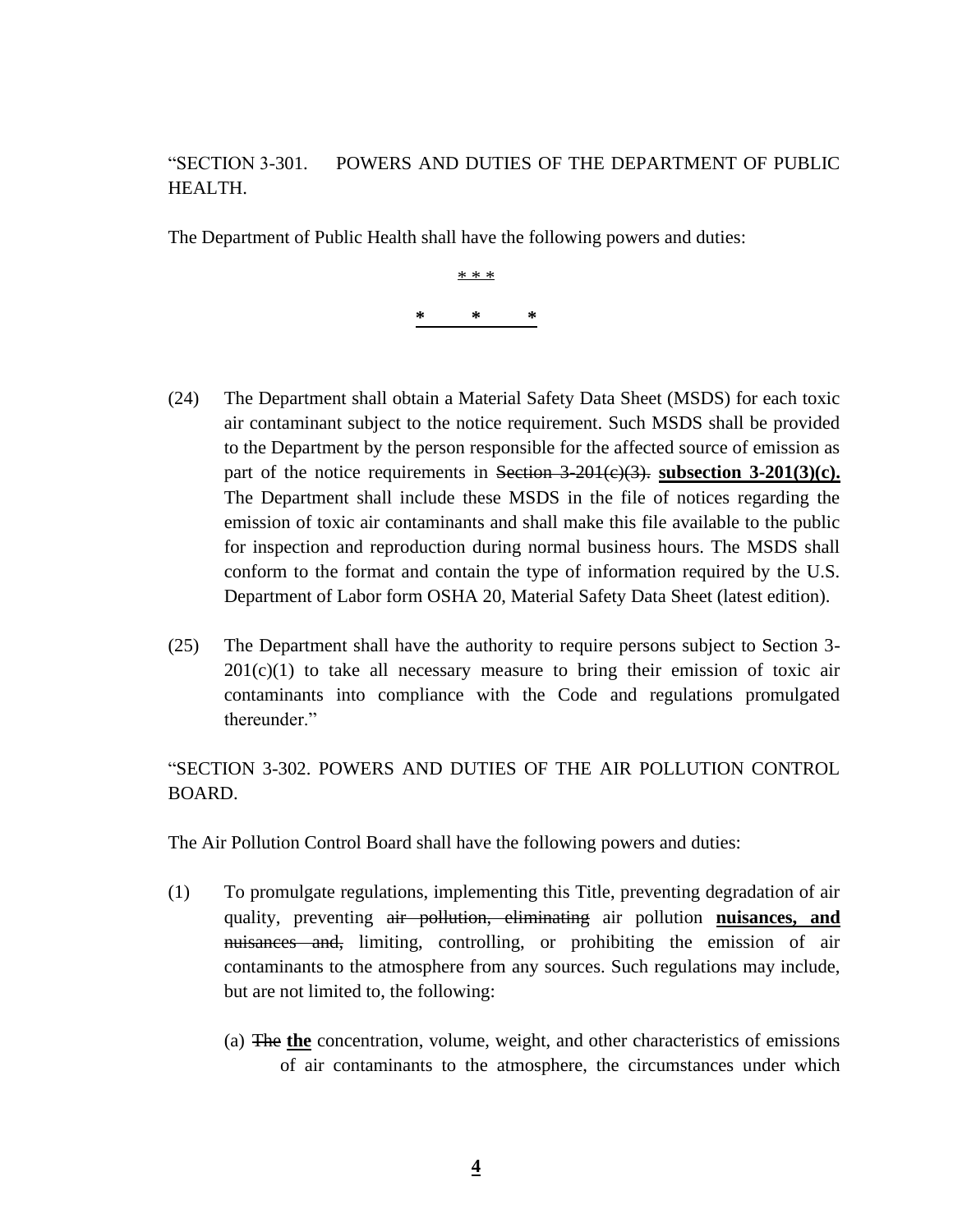such emissions are permitted, and the degree of control of emissions of air contaminants required;

- (b) the emissions of air contaminants to the atmosphere and related actions which are prohibited;
- (c) the types and kinds of control measures and actions, equipment, storage and handling facilities, processes and systems, including specifications and/or performance requirements which may be required to control or eliminate emissions of air contaminants to the atmosphere;



- (i) the substances to be considered toxic air contaminants under this Title and regulations for reporting the emission of these toxic air contaminants to the Department."
- B. Pursuant to the above citations, this Regulation establishes a list of toxic air contaminants to which this Regulation is applicable; prescribes notice requirements for emitters of listed toxic air contaminants; provides for public access to information concerning the emission of toxic air contaminants; and limits, controls or prohibits the emission of toxic air contaminants.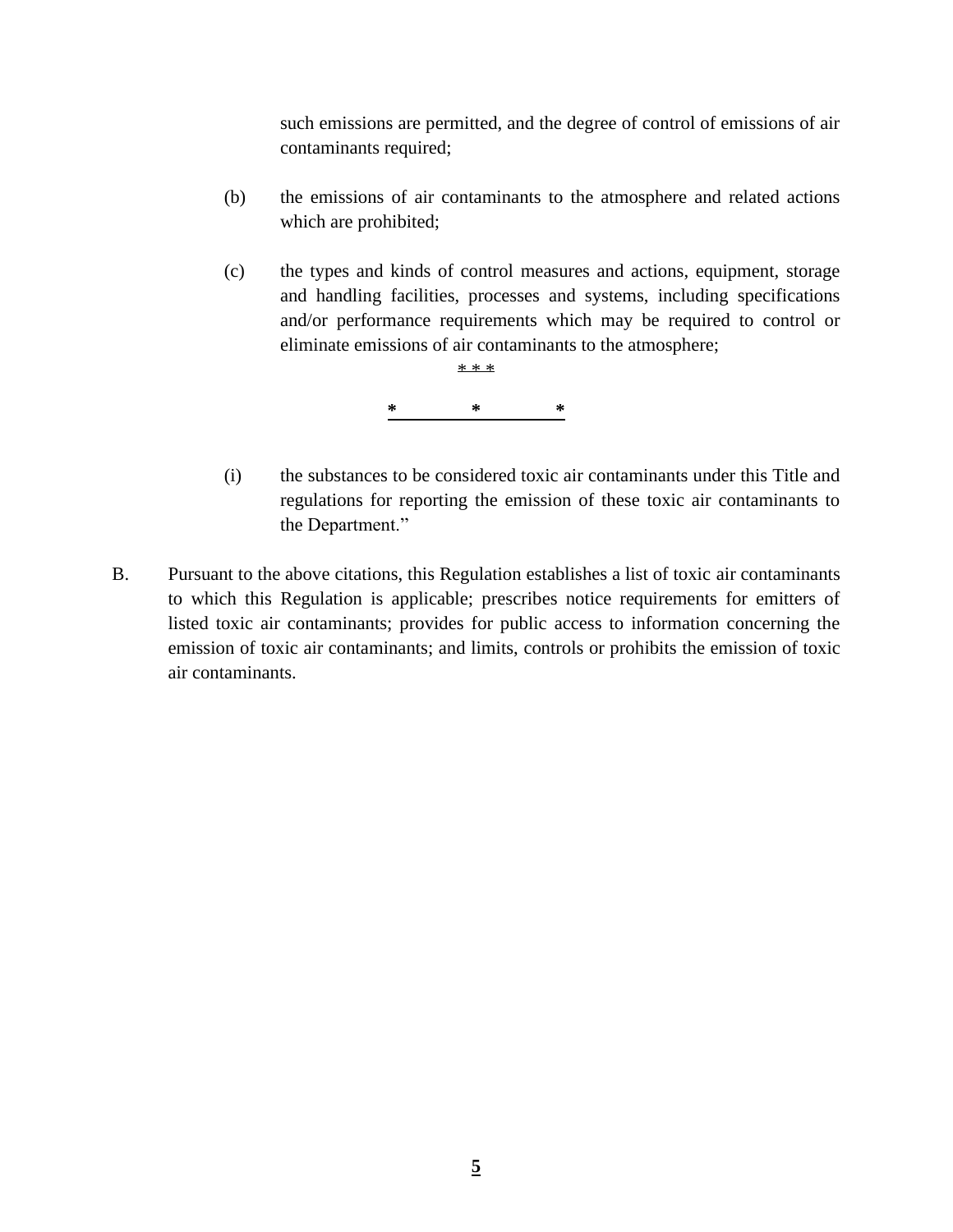# **AIR MANAGEMENT REGULATION VI CONTROL OF EMISSIONS OF TOXIC AIR CONTAMINANTS**

#### **SECTION I. DEFINITIONS**

The following definitions are in the Air Management Code, Title 3 of the Philadelphia Code, and apply to this Regulation:

- 1. *Air Contaminant* Any smoke, soot, flyash, dust **dust,** cinders, dirt, noxious or obnoxious acids, fumes, oxides, gases **gases,** mists, aerosols, vapors, odors, toxic or radioactive substances, waste, **water,** particulate, solid, liquid or gaseous matter, or any other materials in the outdoor atmosphere.
- 2. *Board* Means the Air Pollution Control Board.
- 3. *Department* The Department of Public Health, Health Commissioner or any authorized representative thereof.
- 4. *Facility* The area, buildings, and equipment used by any person at a single location in the conduct of business.
- 5. *Person* Any individual, natural person, syndicate, association, partnership, firm, corporation, institution, agency, authority, department, bureau, or instrumentality of federal, state or local government or other entity recognized by law as a subject of rights and duties.
- 6. *Toxic Air Contaminant* A chemical substance or material the discharge of which into the atmosphere, based upon relevant available scientific evidence establishing the toxic, mutagenic and/or carcinogenic effects of such substance or material, may pose a potential hazard to the community in terms of a significant increase in risk of acute or long-term health effects. As used in this Regulation, toxic air contaminant shall mean any substance or material listed in the appendix to this Regulation.

## **SECTION II. NOTICE REQUIREMENTS**

A. Notice of Emission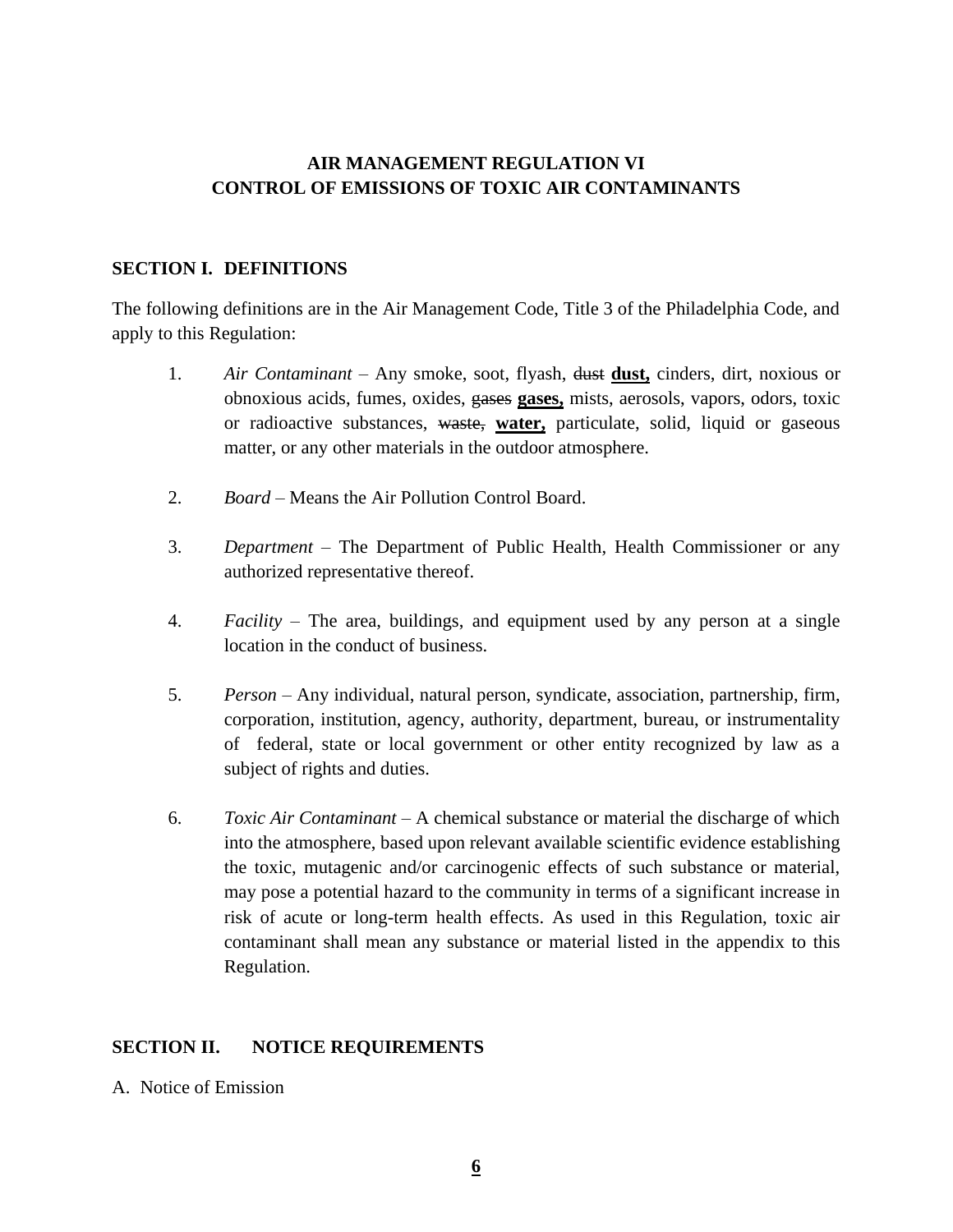No person shall cause, suffer, allow or permit to escape or to be discharged into the atmosphere, from any facility, **facility for which a permit or license is required by the Air Management Code or any regulation promulgated thereto** any toxic air contaminant listed in the appendix to this Regulation except where written notice has been filed with the Department **Department.** Notice in accordance with the following: **this Section shall be filed at the time a permit or license, required by Air Management Code or any regulation promulgated thereto, is sought.**

- (1) For any facility emitting a listed toxic air contaminant as of the effective date of this Regulation, notice shall be filed within six months from the effective date.
- (2) For any facility emitting a listed toxic air contaminant for the first time after the effective date of this Regulation, notice in accordance with this Section shall be filed within 30 days from the date on which the emission first commenced. The new emission of a toxic air contaminant shall not commence without prior approval from the Department.
- (3) For any facility affected by any subsequent addition to the list of toxic air contaminants, notice shall be filed within 90 days from the effective date of any revision to the list of toxic air contaminants.
- (4)**(1)** Notice shall include a list identifying **be made on a form as prescribed by the Department, and may require applicants to identify** the toxic air contaminants emitted; the associated areas or operations within the facility from which the toxic air contaminants are emitted; **and provide** estimates of the maximum hourly, daily and annual emission rates for each toxic air contaminant emitted from the specified areas or operations within the facility; and the date when the emission of each toxic air contaminant began or is expected to begin. **facility.**
- (5) Included with the notice shall be a Material Safety Data Sheet (MSDS) for each toxic air contaminant listed in the notice. The MSDS shall conform to the format and contain the type of information required by the U.S. Department of Labor form OSHA 20, Material Safety Data Sheet, latest edition.

#### B. Public Access

The Department shall establish and maintain, for a minimum of 30 years, a file of notices concerning the emission of toxic air contaminants and shall make the file available to the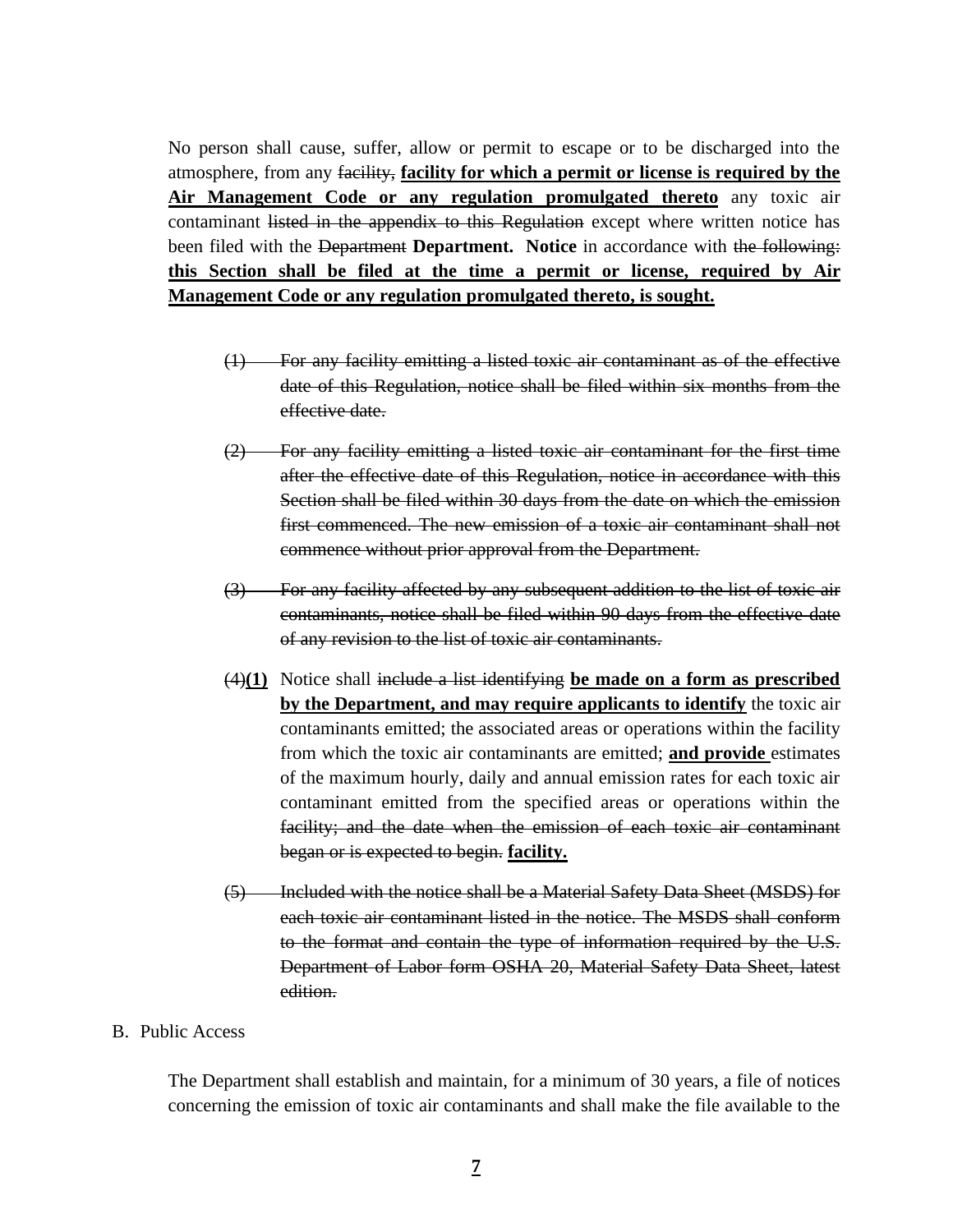public subject to Section IV(B)(2) for inspection and reproduction during normal business hours. The Department may charge a reasonable fee for the cost of reproduction.

C. Exemptions

The requirements of this Section shall not apply to toxic air contaminants emitted from the following:

- (1) Combustion process using only commercial fuel, including internal combustion engines;
- (2) Retail dry cleaning operations;
- (3) Retail and non-commercial storage and handling of motor fuels;
- (4) Incineration of waste materials other than liquid, semi-liquid or solid by-product industrial wastes; and
- (5) Incidental or minor sources including laboratory-scale operations, fireplaces and household appliances, cooking appliances, general comfort ventilation of occupied spaces, housecleaning operations, residential-scale solvent use and pesticide application, and such other sources or categories of sources which are determined by the Department to be of minor significance for the purposes of this Regulation, or which the Department determines to be more appropriately evaluated by special survey methods.

**Facilities seeking permits or licenses for the following sources or activities, as required by Air Management Code or any regulation promulgated thereto, are exempted from the notice requirements set forth in this Section.**

- **(1) Any demolition, implosion, earthworks, or other activity for which a Dust Control Permit is required pursuant to Air Management Regulation II. § IX.B.**
- **(2) Any construction or modification of a parking facility or other Complex Source for which a Complex Source Permit is required pursuant to Air Management Regulation X. Section II.**
- **(3) Any construction, modification, or operation of an automotive facility for which an installation permit or license is required pursuant to Air Management Regulation XII. Section II.**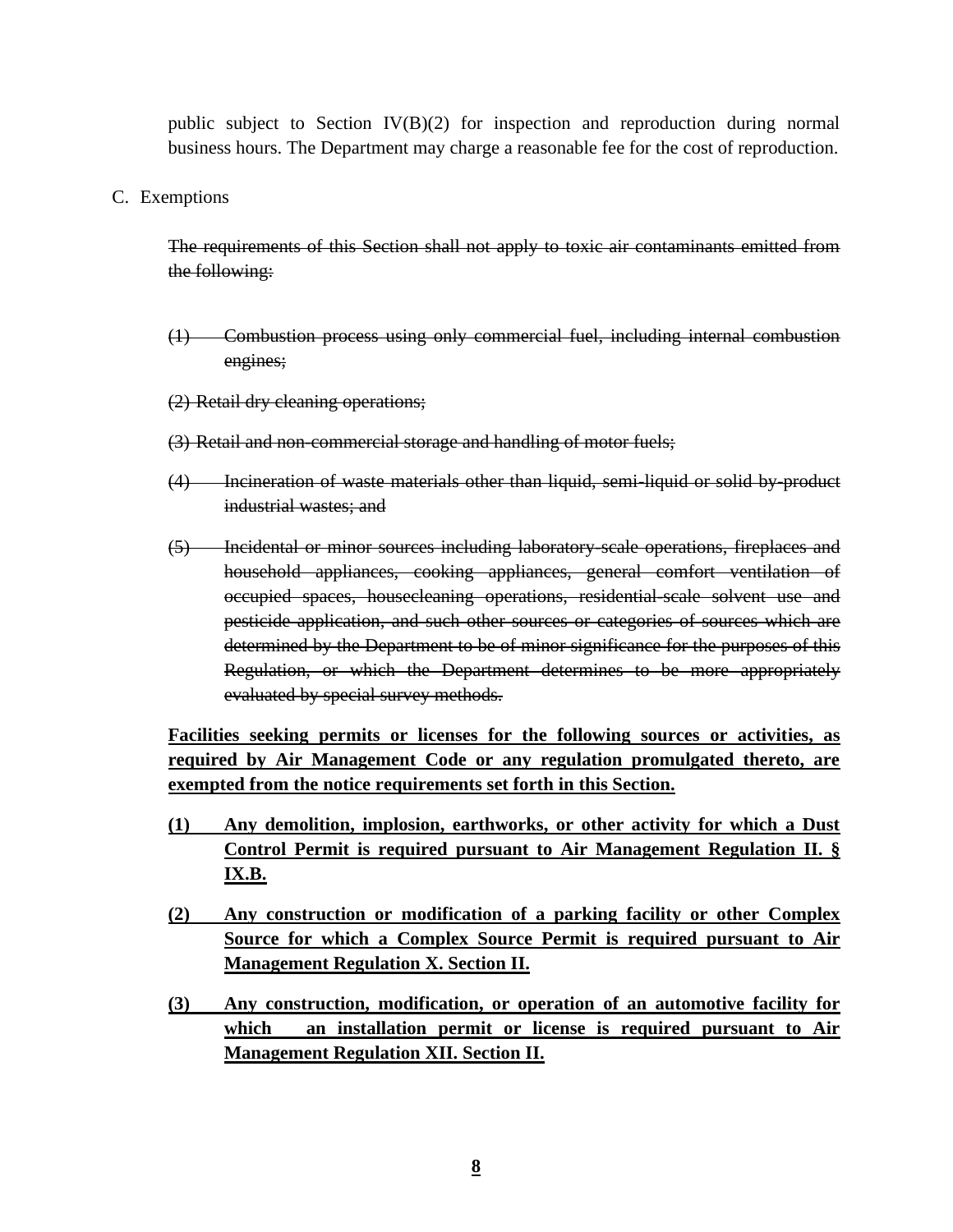- **(4) Operation of a facility pursuant to a permit for non-Title V sources issued by the Department pursuant to 25 Pennsylvania Code Chapter 127, Subchapter F as adopted by reference in Air Management Regulation XIII.**
- **(5) Operation of sources at a facility pursuant to an annual or indefinite license issued pursuant to the Air Management Code.**

#### **SECTION III. REGISTRATION, REVIEW AND APPROVAL REQUIREMENTS**

- A. Permits and Licenses
	- (1) The person responsible for any facility affected by this Regulation shall comply with all applicable installation permit and operating license requirements as specified by **the** Air Management Code and the Air Management Regulation I. **Regulations promulgated thereunder.**
	- (2) The Department shall require the applicant for, or holder of, any permit or license, or the person responsible, for any facility affected by this Regulation to take all necessary measures to prevent, control or limit the discharge or escape of toxic air contaminants so that the emissions do not pose a health hazard.
	- (3) The **For facilities subject to the notice of emission requirements of Section II of this Regulation, the** Department shall grant or deny an installation **any** permit or operating license for any facility subject to this Regulation **sought pursuant to the Air Management Code and the Air Management Regulations promulgated thereunder** in accordance with the conditions set forth in (C) below.
	- (4) Operating licenses for affected facilities shall be renewed annually.
- B. Review of Toxic Air Contaminant Emissions
	- (1) The Department shall establish or approve procedures, guidelines and methods to be used in the review and evaluation of toxic air contaminant emissions. The Board hereby approves **the reporting thresholds for toxic air contaminants as set forth in the Technical Guidelines for Air Management Regulation VI attached as Exhibit A to this Regulation and the procedures for conducting health risk assessments for said toxic air contaminants as set forth in Exhibit A and in the Health Risk Assessment Technical Support Document for Air Management Regulation VI Amendment attached as Exhibit B. The**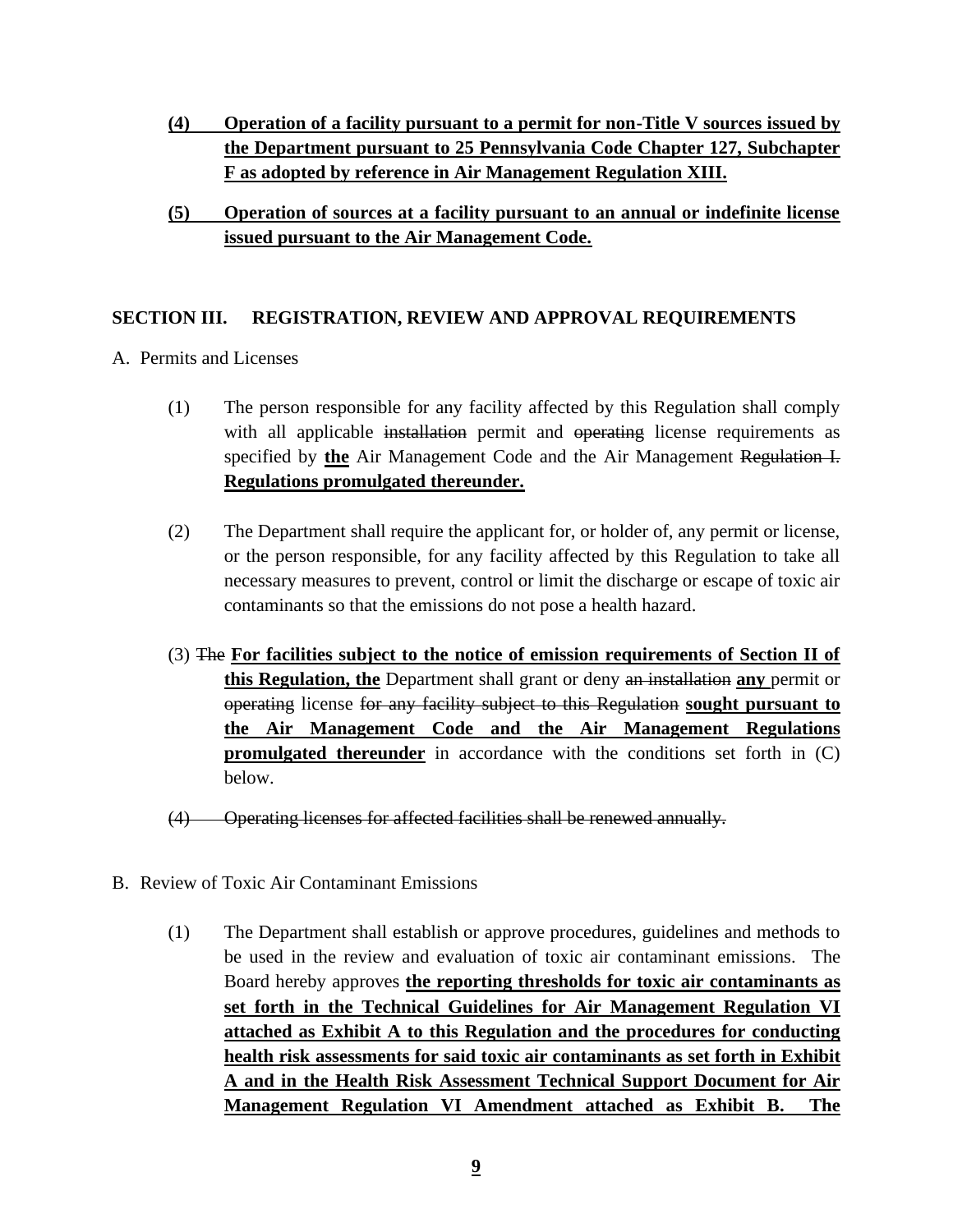# **Department is hereby authorized to update the documents as necessary, provided that substantial changes are submitted to the Board for approval.**

(2) The Department shall verify all notices of emission filed pursuant to Section II of this Regulation, **Regulation** and may require from the person responsible for any source of toxic air contaminant emissions such additional information as may be necessary to perform the evaluation required in (C) below.

# **(3) The Department shall review the existing air toxics concentrations surrounding the emissions source at issue prior to approving or disapproving a plan approval or Title V operating permit.**

## C. Conditions of Approval

- (1) Approval of an installation **any** permit or operating license for any facility to emit or discharge into the atmosphere any toxic air contaminant listed in the appendix **pursuant** to this Regulation shall be granted only upon **Section is contingent on** a determination by the Department that such emission or discharge will not pose a **an undue** health hazard. **hazard, as per the Technical Guidelines for Air Management Regulation VI.**
- (2) **The Department shall require the applicant for any permit or license for any source of toxic air contaminants affected by this Regulation to submit an assessment of health risk or hazard if the source has the potential to emit at least one toxic air contaminant in an amount above reporting thresholds established in the Department's guidelines. Assessments of health risk or hazard shall be compiled using the Risk Screening Workbook attached as Exhibit C. Exhibit C may be updated at the discretion of the Department.**
- (2)**(3)** The Department's determination shall be based upon an evaluation of the quantity, concentration and duration of the emission relative to the latest available information regarding health effects, guidelines or standards associated with the toxic air contaminant, or upon such other information the Department considers relevant to the evaluation.

Based on this evaluation, the Department shall:

(a) Approve a permit or license application, or license renewal, as submitted; **renew said permit or license, subject to adoption of work practices, emission controls, emission limits, process changes, and other**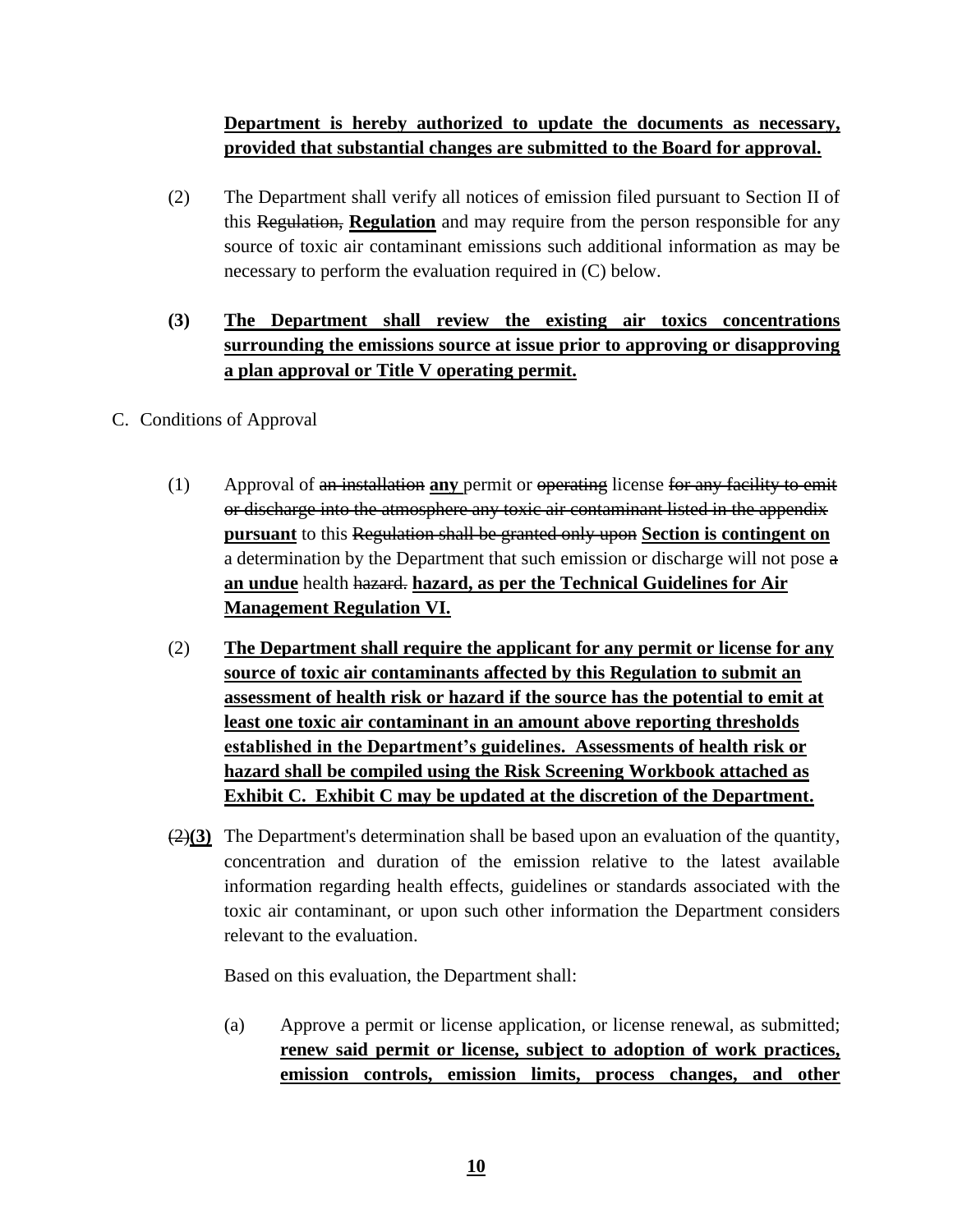# **conditions necessary to address the health hazard posed by the toxic air contaminants; or**

- (b) conditionally approve a permit or license application, or license renewal, subject to an immediate emission reduction to a predetermined level; or
- (c) conditionally approve a license renewal subject to compliance with an approved improvement plan and schedule to effect a predetermined emission reduction within a period not to exceed two (2) years; or

(d) **(b)** disapprove a permit or license application, or license renewal of said permit or license.

(3) In approving an installation permit or operating license for any facility to emit or discharge a toxic air contaminant, the Department shall specify the maximum allowable emission rates and the other conditions under which approval is granted. Any increase in emissions over the approved maximum allowable emission rates, without first obtaining approval from the Department is prohibited.

# **SECTION IV. ADDITIONAL REPORTING REQUIREMENTS**

#### A. Information Reporting

- (1) In addition to the Notice Requirements **requirements** of Section II, the person responsible for any source of emission of a listed toxic air contaminant shall, upon notification from the Department, provide such information as will disclose the quantity, concentration and duration of such emissions, which are or may be discharged, or any other technical data as may be required by the Department to determine compliance with applicable emission guidelines, standards, limitations or control measures established by the Department.
- (2) The required information shall be submitted by the responsible person on reporting forms supplied by the Department and shall be complete. The required information shall be submitted to the Department within 30 days from the receipt of the notice and form, unless a written request for an extension has been made and granted by the Department.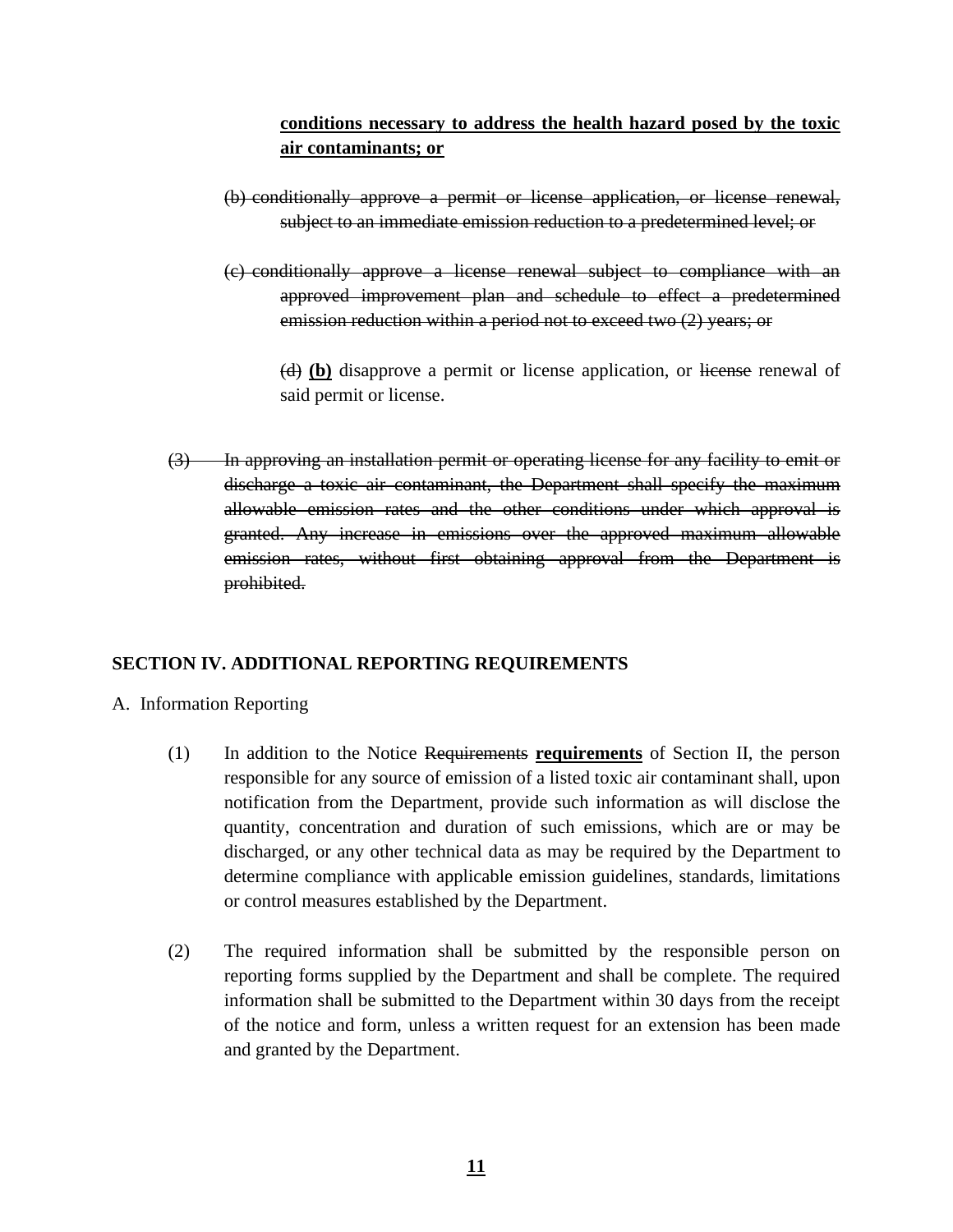- (3) Information recorded on or copies of reporting forms submitted to the Department shall be retained by the responsible person for two years after the date on which the pertinent report was submitted.
- B. Availability of Information
	- (1) Information obtained from reporting forms submitted to and verified by the Department shall be correlated with applicable emission guidelines, standards, limitations or control measures established by the Department. All such emissions data shall be available for public inspection at the Department during normal business hours.
	- (2) Any records, reports, information, or particular part thereof, other than emissions data, relating to secret processes, methods of manufacture or production, or otherwise entitled to protection as trade secrets, provided to, required or obtained by the Department shall be kept confidential.

## **SECTION V. APPLICABILITY**

- A. The provisions of this Regulation shall be applicable in addition to any other provisions set forth elsewhere in the Regulations of the Air Pollution Control Board, unless an exemption has been provided herein.
- B. Nothing contained in this Regulation shall be taken to excuse or relieve any person from complying with other applicable provisions of the Philadelphia Code and regulations adopted pursuant thereto, or with applicable laws of Pennsylvania or the United States.

## **SECTION VI. SEVERABILITY**

The provisions of this Regulation are severable. If any provision or part thereof is held to be unenforceable, the remaining provisions or parts thereof shall remain in effect. It is hereby declared to be the intent of the Board that this Regulation would have been adopted if the unforceable **unenforceable** provision or part had not been included.

## **SECTION VII. EFFECTIVE DATE**

This Regulation shall become effective upon adoption.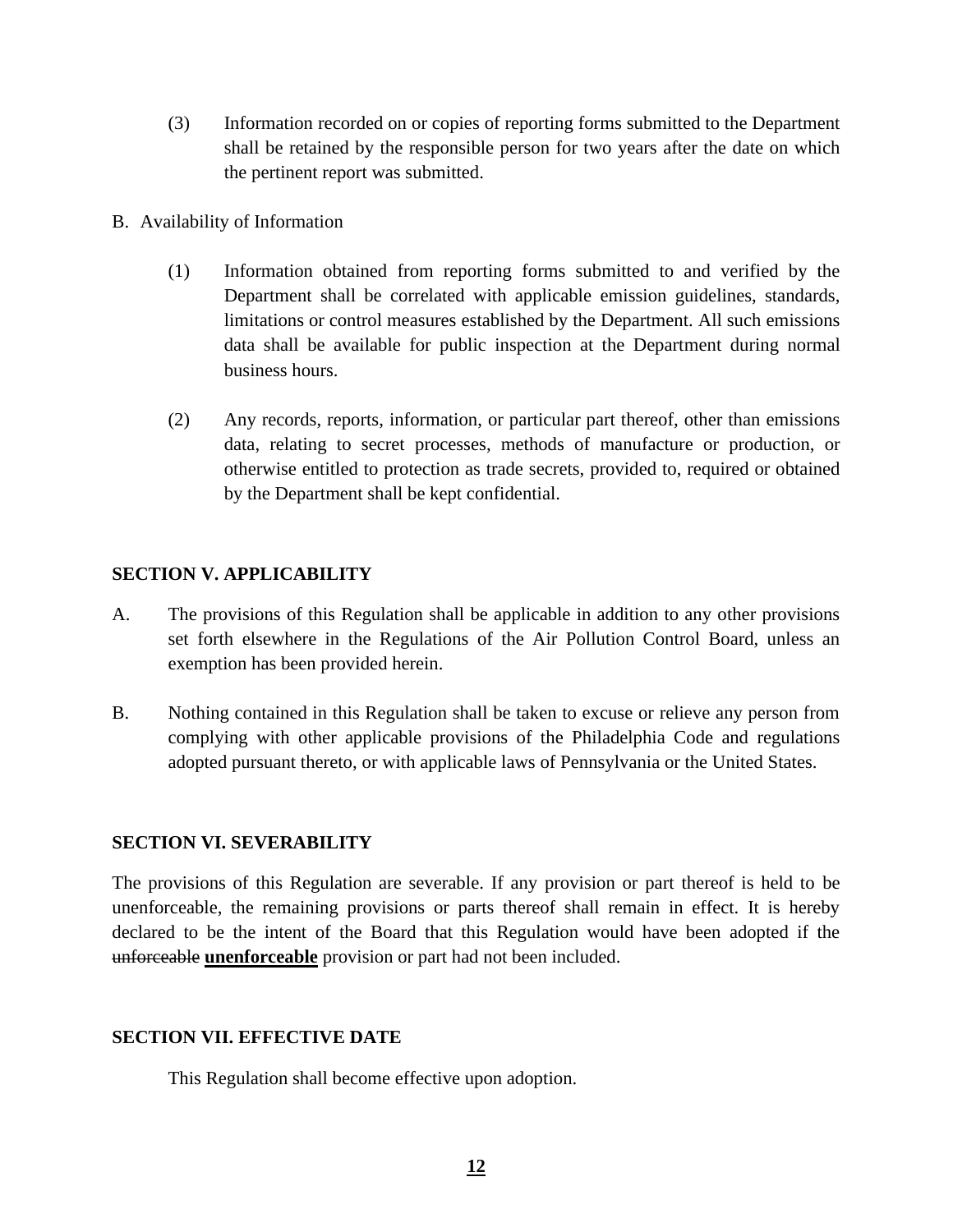#### **APPENDIX TO AIR MANAGEMENT REGULATION VI**

#### **Control of Emissions of Toxic Air Contaminants**

The following substances and materials shall be considered toxic air contaminants for the purpose of this Regulation and shall be subject to the provisions and requirements set forth therein.

#### **Schedule A (See Note)**

- 1. Acrylonitrile (Ala. 3): Propenenitrile; Vinyl Cyanide
- 2. Aldrin (5.6)
- 3. 4-Aminodiphenyl (Alb): 4-Aminobiphenyl; P-Biphenylamine
- 4. 3 Amino 1,2,4 Triazole (A2): 5 (4 Acetaminodphenyl) 3 Amino 5 Triazole Hydrate
- 5. Antimony and Compounds (A2)
- 6. Arsenic and Compounds (A2, 3)
- 7. Asbestos (Ala, 2, 3)
- 8. Benzene (A2, 3)
- 9. Benzidine (Alb, 3): 4,4'-Biphenyldiamine; 4,4'-Diphenylenediamine
- 10. Benzo (a) Pyrene (A2, 3): 3, 4--Benzophrene; BAP
- 11. Beryllium and Compounds (A2, 2, 3)
- 12. BHC (6): 1, 2, 3, 4, 5, 6--Hexachlorocyclohexane
- 13. Lindane & Isomers (6)
- $14. Bis (2-Chloroethyl) Ether (3.5)$
- 15. Bis (Chloromethyl) (Ether (Ala. 3): Chloro (Chloroethoxy) Methane: BCME
- 16. Bis (2-Hydroxyethyl)--Dithiocarbamic Acid, Potassium salt (5)
- 17. Cadmium and Compounds (3)
- 18. Captan (5.6)
- 19. Carbaryl (6)
- 20. Carbon Tetrachloride (A2, 3, 5): Tetrachloromethane
- 21. Chloramben (5, 6)
- 22. Chlordane (3, 4, 5, 6)
- 23. Chlorobenzilate (3, 5, 6)
- 24. Chloroform (A2, 3, 4, 5): Trichloromethane
- 25. Chloromethyl Methyl Ether (A2, 3): CMME
- 26. Chromium and Compounds (Hexavalent)(A2, 3)
- 27. DDT/DDD (3, 5, 6)
- 28. 1,2 Dibromo 3 Chloropropane (3, 5, 6)
- 29. 3,3'--Dichlorobenzidine (A2,3): 3,3'Dichlorobiphenyl 4,4'--Diamine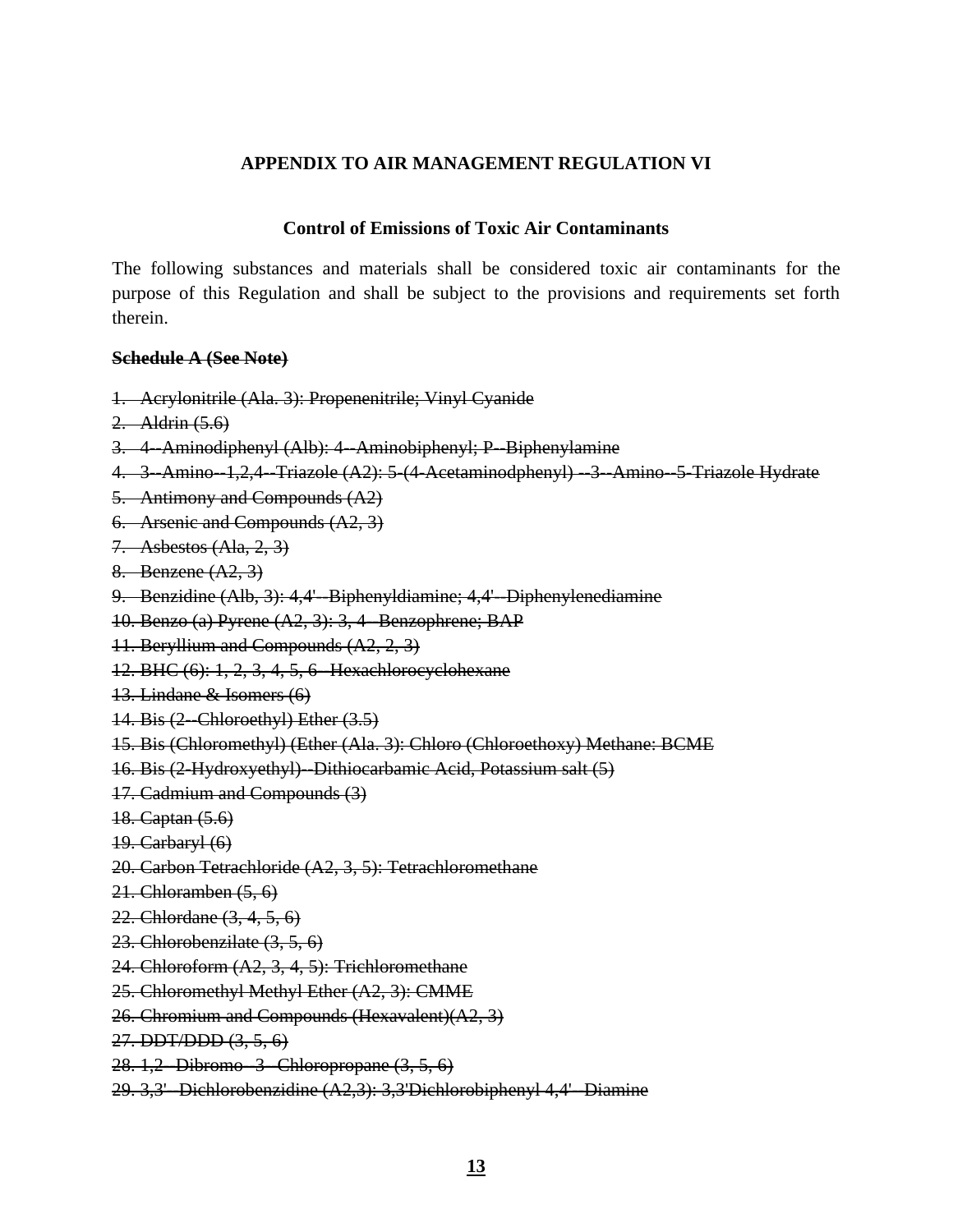- 30. 2,4--Dichlorophenoxy Acetic Acid (6): 2,4--D
- 31. Dieldrin (5,6)
- 32. Di (2-Ethyl Hexyl Phthalate) (7)
- 33. Dimethylcarbamyl Chloride (A2, 3): Dimethylcarbamic Acid Choride
- 34. 1,1--Dimethyl Hydrazine (A2, 3): Asymmetric Dimethyl Hydrazine
- 35. Dimethyl Sulfate (A2, 3)
- 36. Dioxane (3): 1,4--Diethylene Dioxide: Gylcole Ethylene Ether
- 37. Enfosulfan (6)
- 38. Endrin (6)
- 39. Ethylenebisdithiocarbamic Acid Salts (5)
- 40. Ethylene Dibromide (A2,3,5): 1,2--Dibromoethane
- 41. Ethylene Dichloride (3): 1,2 Dichloroethane
- 42. Ethylene Oxide (3): 1,2--Epoxyethane
- 43. Ethylene Thiourea (3): 2--Imidazolidinethione; 1,3--Ethylene--2--Thiourea; ETU
- 44. Epichlorohydrin (3): 1-chloro-2,3-Epoxypropane
- 45. Formaldehyde (3)
- 46. Heptachlor (4,5,6)
- 47. Hexachlorobenzene (3.4)
- 48. Hexachlorobutadiene (A2,3,4): Hexachloro-1,3 Butadiene
- 49. Hexamethyl Phosphoramide (A2); Tris (Dimethylamino) Phosphine Oxide
- 50. Hydrazine (A2,3): Diamine
- 51. Kelthane (6)
- 52. Kepone (5,6)
- 53. Lead and Compounds (7)
- 54. Manganese and Compounds (7)
- 55. Mercury and Compounds (2)
- 56. Methoxychlor (6)
- 57. Methyl Bromide (7)
- 58. Methyl Chloride (7)
- 59. 4,4'-Methylene Bis(2--Chloroaniline)(A2,3): 3,3'-Dichloro--4,4'--Diaminodiphenyl-methane
- 60. Methylene Chloride (7): Dichloromethane
- 61. Methyl Iodide (A2,3)
- 62. Mirex (5,6)
- 63. Monomethyl Hydrazine (A2)
- 64. B-Naphthylamine (Alb, 3): 2--Aminonaphthalene
- 65. Nickel and Compounds (Ala, 3)
- 66. 4--Nitrodiphenyl (Alb)
- 67. Nitrofen (5)
- 68. 2-Nitropropane (A2,3)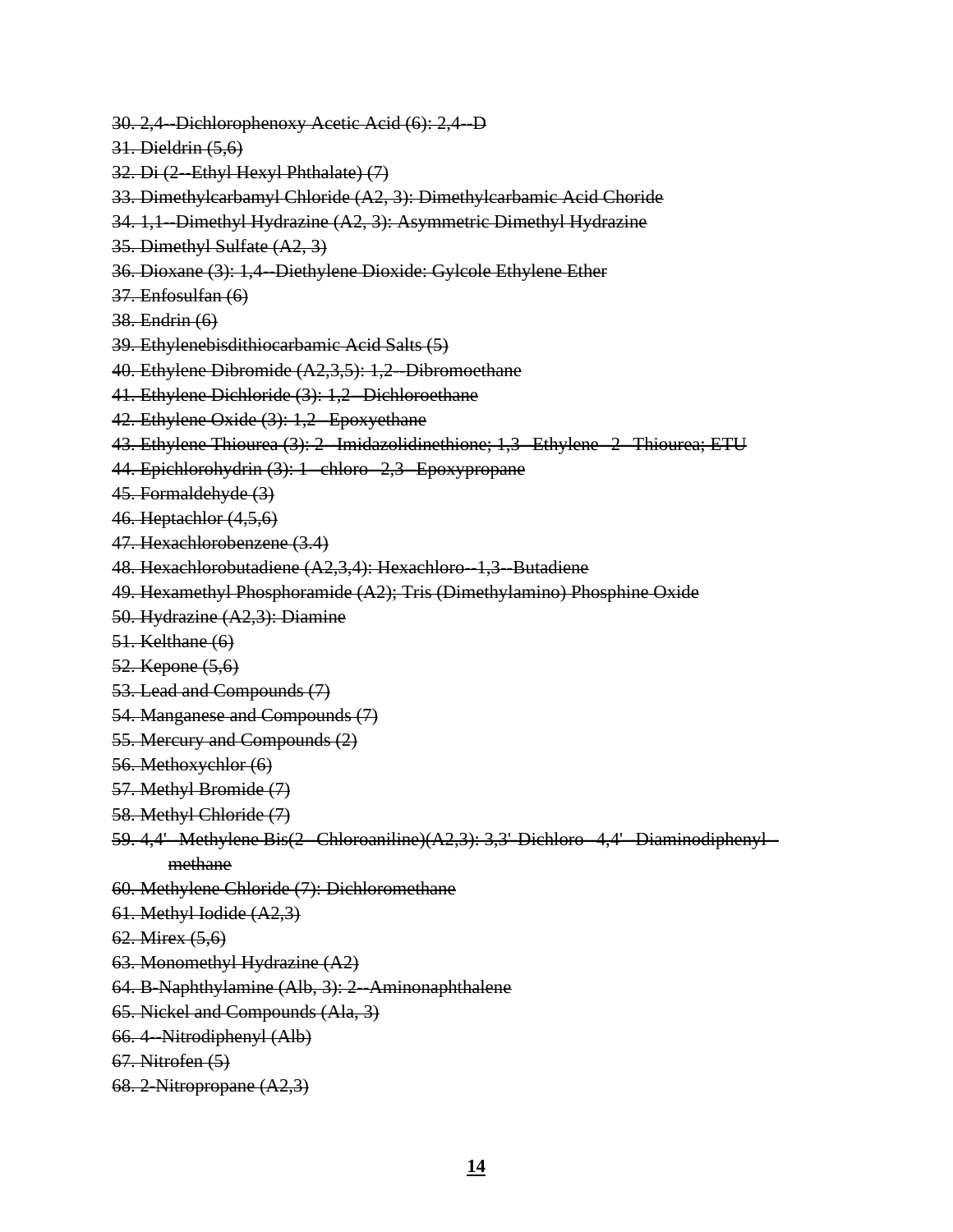- 69. n--Nitrosodimethylamine (A2,3)
- 70. Parathion (6)
- 71. Particulate Polycyclic Aromatic Hydrocarbons (Ala, 3): PPAH
- 72. Pentachlorophenol (4.6)
- 73. Perchloroethylene (5): Tetrachloroethylene
- 74. Phenol (7)
- 75. n-Phenyl--BNaphthylamine (A2): n--Phenyl—2--Naphthylamine
- 76. Polybrominated Biphenyls (7): PBB
- 77. Polychlorinated Biphenyls (3,4): PCB
- 78. Propane Sultone (A2, 3): 3-Hydroxy--1--Propanesulfonic Acid Sulfone
- 79. B--Propiolactone (A2): 3--Hydroxypropionic Acid Lactone
- 80. Propylene Imine (A2): 2-Methylaziridine
- 81. Propylene Oxide (7): 1,2--Expoxypropane
- 82. Quintozene (6): Pentachloronitrobenzene; PCNB
- 83. Strobane (6): Terpene Polychlorinates
- 84. 2--(p--Tert--butylphenoxy)--Isopropyl--2--Chloroethyl Sulfite (5)
- 85. Tetrachlorinated Dibenzo--P--Dioxins (4): TCDD, Dioxin
- 86. Tetrachloroethane (3, 5): 1, 1, 2, 2 Tetrachloroethane
- 87. Tetrachlorvinphos (5)
- 88. Thallium and Compounds (7)
- 89. O-Tolidine (A2,3): 3,3'-Dimethylbenzidine; Diaminoditolyl
- 90. Trichloroethylene (3,5): TCE
- 91. Trichlorophenol Isomers (3)
- 92. 2,4,5 Trichlorophenoxy Acetic Acid (6): 2,4,5 T
- 93. Trifluralin (5)
- 94. Toxaphene (4,6)
- 95. Vinyl Bromide (A2): Bromoethylene
- 96. Vinyl Chloride (Ala,3): Chloroethylene
- 97. Vinyl Cyclohexene Dioxide (A2): 1,2-Epoxy--4--(Epoxy ethyl) Cyclohexane
- 98. Vinylidene Chloride (3,4): 1,1-Dichloroethylene
- 99. Vinyl Trichloride (7): 1,1,2-Trichloroethane

Note: >Reference Sources= in parentheses, followed by chemical synonyms.

The substances listed in Schedule B are criteria pollutants as defined by the Environmental Protection Agency. These are toxic air contaminants for which national ambient air quality standards are established by Federal law. The Air Management Code and Regulations adequately address reporting and control of these substances. Therefore, the pollutants listed in Schedule B are excluded from the reporting provisions of Air Management Regulation VI.

**Schedule B**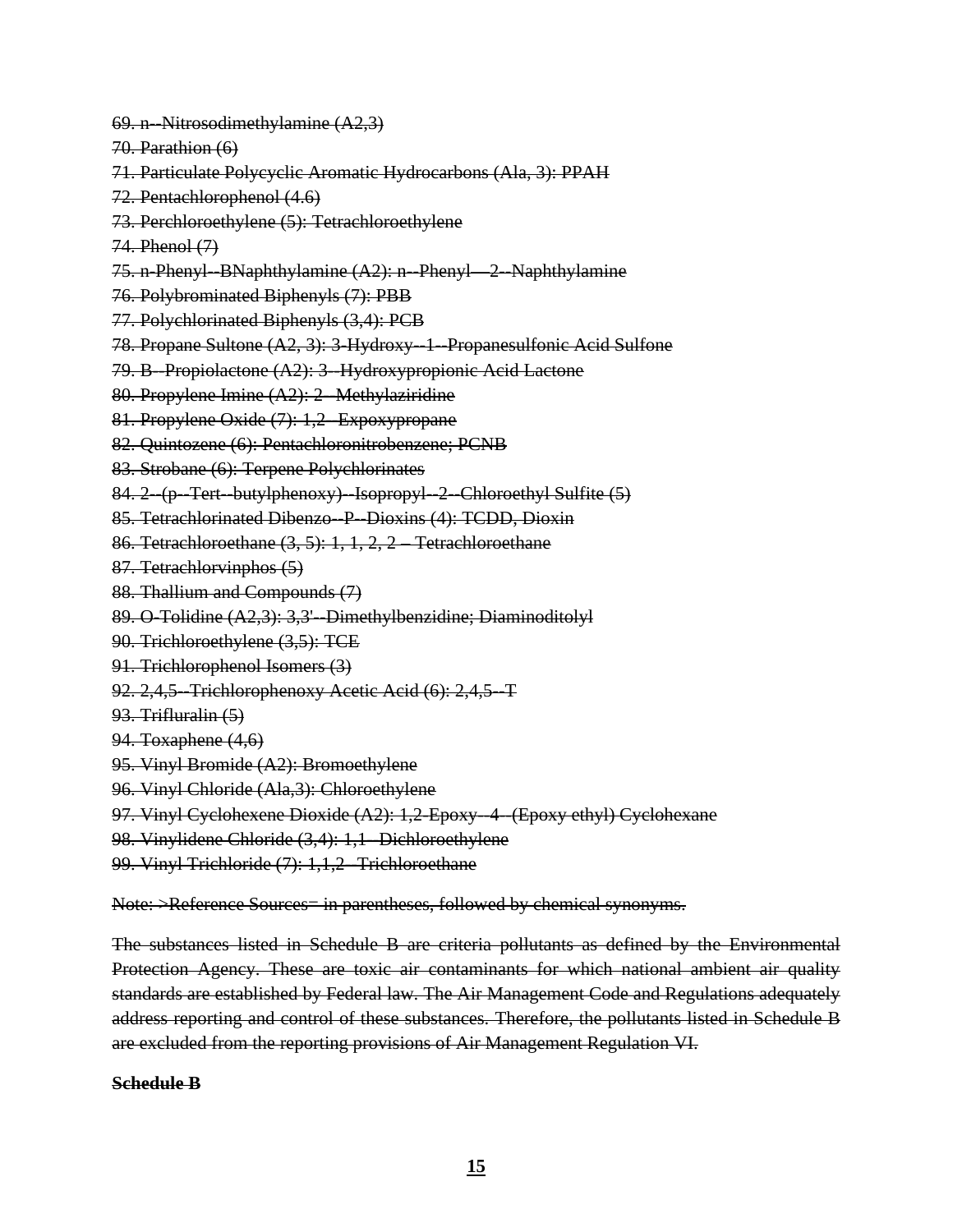Carbon Monoxide Sulfur Dioxide Ozone Nitrogen Dioxide Total Suspended Particulates.

#### **Schedule A Reference Sources**

1. American Conference of Governmental Industrial Hygienists; Handbook Lists: A(1) (a). Human Carcinogens - recognized carcinogenic or cocarcinogenic potential with assigned Threshold Limit Value (TLV).

> A(1) (b). Human Carcinogens - recognized carcinogenic potential without an assigned TLV.

> A(2) Industrial Substances Suspect of Carcinogenic Potential in Man - suspect of inducing cancer based on either (1) limited epidemiologic evidence, exclusive of clinical reports of single cases, or (2) demonstration of carcinogenesis in one or more animal species by appropriate methods.

- 2. National Emission Standards for Hazardous Air Pollutants (NESHAPS) U.S. EPA.
- 3. TSCA Cancer Hazard Warning Label List Toxic Substances Control Act U.S. EPA.
- 4. List of Organic Chemicals of Widespread Concern U.S. EPA.
- 5. Criteria for A Recommended Standard...Occupational Exposure During the Manufacture and Formulation of Pesticides - NIOSH.
- 6. Selected Substances Table I (Pesticides) N.J. Department of Environmental Protection.
- 7. Special additions relative to local emission rates or concern.

| No.                     | <b>CAS Number</b> | <b>Toxic Air Contaminant / Hazardous Air Pollutant</b> |
|-------------------------|-------------------|--------------------------------------------------------|
| $\mathbf{1}$            | 75070             | <b>Acetaldehyde</b>                                    |
| $\overline{2}$          | 60355             | <b>Acetamide</b>                                       |
| $\overline{3}$          | 75058             | Acetonitrile                                           |
| $\overline{\mathbf{4}}$ | 98862             | <b>Acetophenone</b>                                    |
| $\overline{5}$          | 53963             | 2-Acetylaminofluorene                                  |
| $6\overline{6}$         | 107028            | <b>Acrolein</b>                                        |
| $\overline{z}$          | 79061             | <b>Acrylamide</b>                                      |
| 8                       | 79107             | <b>Acrylic acid</b>                                    |
| $\overline{\mathbf{2}}$ | 107131            | <b>Acrylonitrile</b>                                   |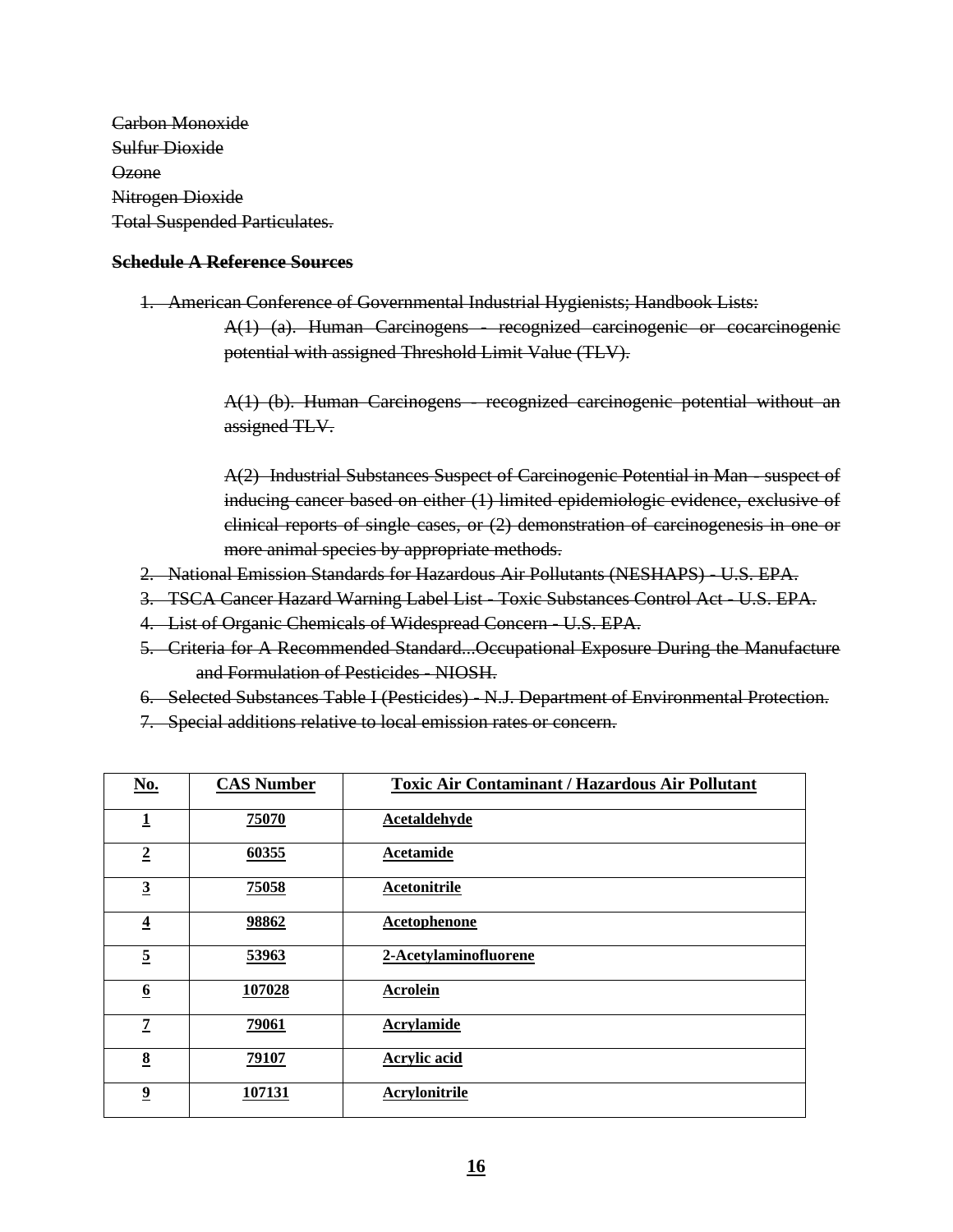| 10               | 107051  | <b>Allyl chloride</b>                        |
|------------------|---------|----------------------------------------------|
| 11               | 92671   | 4-Aminobiphenyl                              |
| 12               | 62533   | <b>Aniline</b>                               |
| 13               | 90040   | o-Anisidine                                  |
| 14               | 140578  | <b>Aramite</b>                               |
| 15               | 1332214 | <b>Asbestos (1)</b>                          |
| 16               | 71432   | <b>Benzene</b>                               |
| 17               | 92875   | Benzidine (4,4'-Biphenyldiamine)             |
| 18               | 98077   | <b>Benzotrichloride</b>                      |
| 19               | 100447  | <b>Benzyl chloride (Chloromethylbenzene)</b> |
| 20               | 92524   | <b>Biphenyl</b>                              |
| 21               | 117817  | Bis(2-ethylhexyl) phthalate (DEHP)           |
| 22               | 542881  | <b>Bis(chloromethyl)ether</b>                |
| 23               | 75252   | <b>Bromoform</b>                             |
| $\underline{24}$ | 106945  | 1-Bromopropane (n-Propyl Bromide)            |
| 25               | 106990  | 1,3-Butadiene                                |
| 26               | 156627  | Calcium cyanamide                            |
| 27               | 133062  | Captan                                       |
| $\underline{28}$ | 63252   | <b>Carbaryl</b>                              |
| 29               | 75150   | <b>Carbon</b> disulfide                      |
| 30               | 56235   | Carbon tetrachloride (Tetrachloromethane)    |
| 31               | 463581  | <b>Carbonyl sulfide</b>                      |
| 32               | 120809  | <b>Catechol</b>                              |
| $\frac{33}{5}$   | 133904  | <b>Chloramben</b>                            |
| $\underline{34}$ | 57749   | <b>Chlordane</b>                             |
| 35 <sub>1</sub>  | 7782505 | <b>Chlorine</b>                              |
| 36               | 79118   | <b>Chloroacetic acid</b>                     |
| 37               | 532274  | 2-Chloroacetophenone                         |
| $\frac{38}{5}$   | 108907  | Chlorobenzene                                |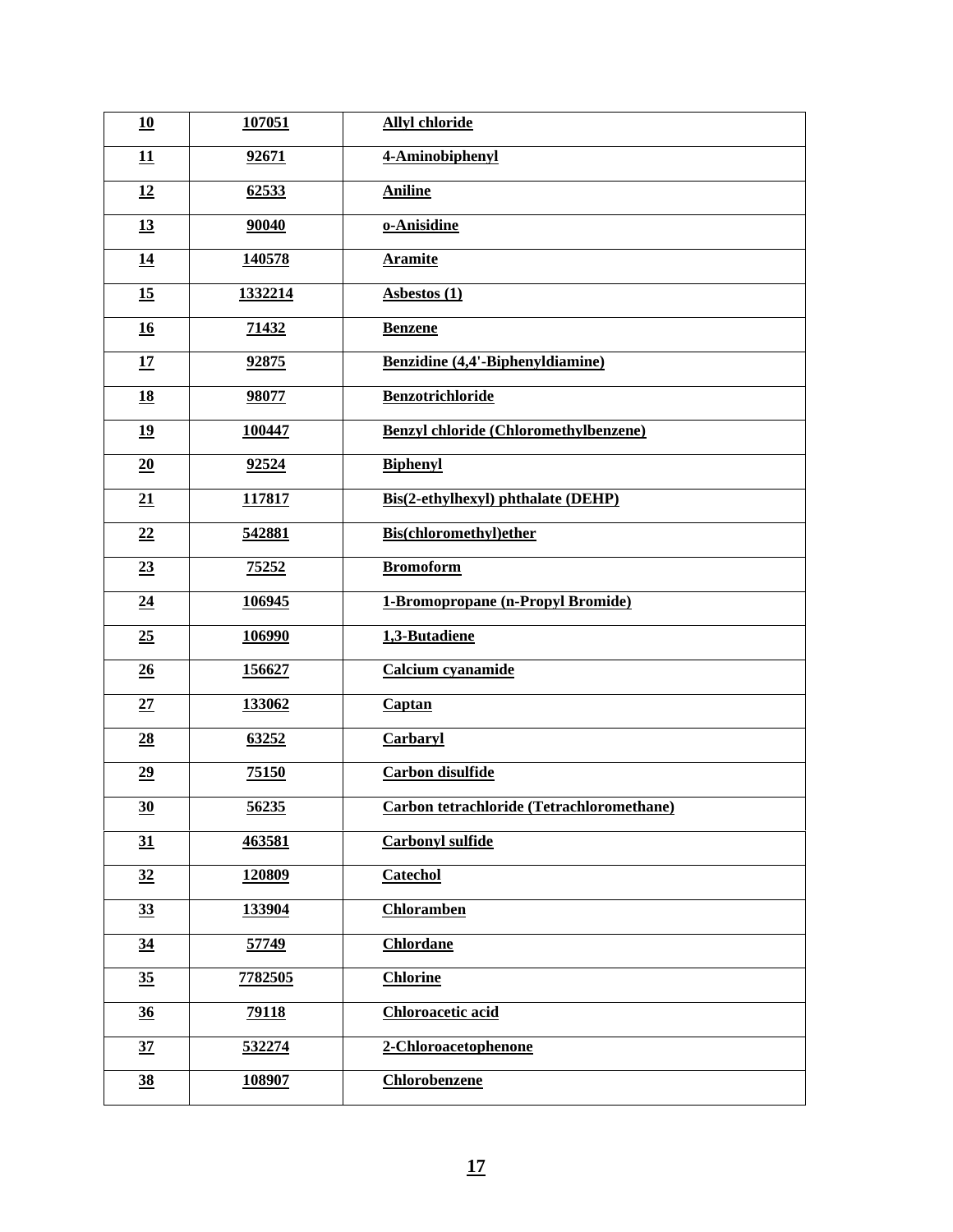| 39              | 510156       | Chlorobenzilate (Ethyl-4,4'-dichlorobenzilate) |
|-----------------|--------------|------------------------------------------------|
| 40              | 67663        | <b>Chloroform (Trichloromethane)</b>           |
| 41              | 107302       | <b>Chloromethyl methyl ether (CMME)</b>        |
| $\frac{42}{5}$  | 126998       | Chloroprene (2-Chloro-1,3-butadiene)           |
| 43              |              | <b>Cresols (Cresylic acid, Cresol mixers)</b>  |
| 44              | 95487        | o-Cresol                                       |
| $\overline{45}$ | 108394       | m-Cresol                                       |
| 46              | 106445       | p-Cresol                                       |
| 47              | 98828        | <b>Cumene</b>                                  |
| $\frac{48}{5}$  | <u>72559</u> | DDE (Dichlorodiphenyldichloroethylene)         |
| 49              | 50293        | <b>DDT/DDD</b>                                 |
| 50              | 334883       | <b>Diazomethane</b>                            |
| 51              | 132649       | <b>Dibenzofurans</b>                           |
| 52              | 96128        | 1,2-Dibromo-3-chloropropane                    |
| 53              | 84742        | <b>Dibutylphthalate</b>                        |
| 54              | 106467       | 1,4-Dichlorobenzene                            |
| 55              | 91941        | 3,3-Dichlorobenzidine                          |
| $\overline{56}$ | 111444       | Dichloroethyl ether (Bis(2-chloroethyl) ether) |
| 57              | 542756       | 1,3-Dichloropropene                            |
| 58              | 62737        | <b>Dichlorvos</b>                              |
| <u>59</u>       | 60571        | <b>Dieldrin</b>                                |
| 60              | 111422       | <b>Diethanolamine</b>                          |
| 61              | 121697       | N,N-Dimethylaniline                            |
| 62              | 64675        | <b>Diethyl sulfate</b>                         |
| 63              | 119904       | 3,3-Dimethoxybenzidine                         |
| 64              | 60117        | 4-Dimethyl aminoazobenzene                     |
| <u>65</u>       | 119937       | 3,3'-Dimethyl benzidine (o-Tolidine)           |
| <u>66</u>       | 79447        | Dimethyl carbamoyl chloride                    |
| 67              | 68122        | <b>Dimethyl formamide</b>                      |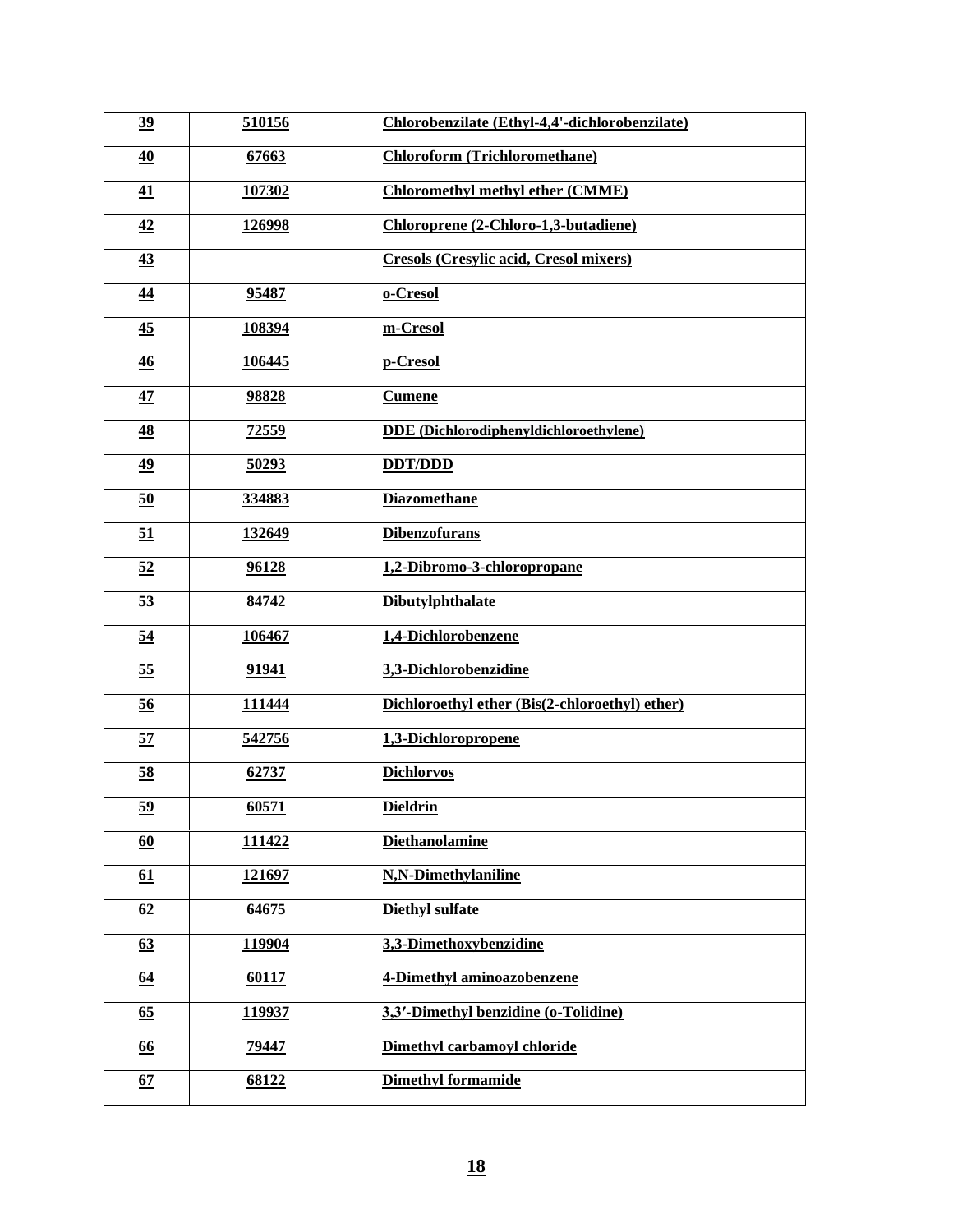|                 | 57147         | 1,1-Dimethyl hydrazine                      |
|-----------------|---------------|---------------------------------------------|
| 68              |               | (Asymmetric dimethyl hydrazine)             |
| 69              | 131113        | <b>Dimethyl phthalate</b>                   |
| $\overline{20}$ | <b>77781</b>  | <b>Dimethyl sulfate</b>                     |
| $\overline{11}$ | 534521        | 4,6-Dinitro-o-cresol                        |
| 72              | 51285         | 2,4-Dinitrophenol                           |
| $\frac{73}{2}$  | 121142        | 2,4-Dinitrotoluene                          |
| <u>74</u>       | 123911        | 1,4-Dioxane (1,4-Diethyleneoxide)           |
| 75              | 122667        | 1,2-Diphenylhydrazine                       |
| $\frac{76}{2}$  | <u>106898</u> | Epichlorohydrin (1-Chloro-2,3-epoxypropane) |
| <u>77</u>       | 106887        | 1,2-Epoxybutane                             |
| 78              | 140885        | <b>Ethyl acrylate</b>                       |
| $\overline{29}$ | 100414        | <b>Ethyl benzene</b>                        |
| 80              | 51796         | <b>Ethyl carbamate (Urethane)</b>           |
| 81              | 75003         | <b>Ethyl chloride (Chloroethane)</b>        |
| 82              | <u>106934</u> | Ethylene dibromide (1,2-Dibromoethane)      |
| 83              | 107062        | Ethylene dichloride (1,2-Dichloroethane)    |
| 84              | 107211        | <b>Ethylene</b> glycol                      |
| 85              | 151564        | <b>Ethylene imine (Aziridine)</b>           |
| 86              | 75218         | <b>Ethylene</b> oxide                       |
| 87              | 96457         | Ethylene thiourea (1,3-Ethylene-2-thiourea) |
| 88              | 75343         | Ethylidene dichloride (1,1-Dichloroethane)  |
| 89              | 50000         | <b>Formaldehyde</b>                         |
| 90              | 76448         | Heptachlor                                  |
| 91              | 118741        | Hexachlorobenzene                           |
| 92              | 87683         | Hexachlorobutadiene                         |
|                 |               | (Hexachloro-1,3-butadiene)                  |
| 93              | 608731        | Hexachlorocyclohexane [technical grade]     |
| 94              | 58899         | gamma-Hexachlorocyclohexane (Lindane)       |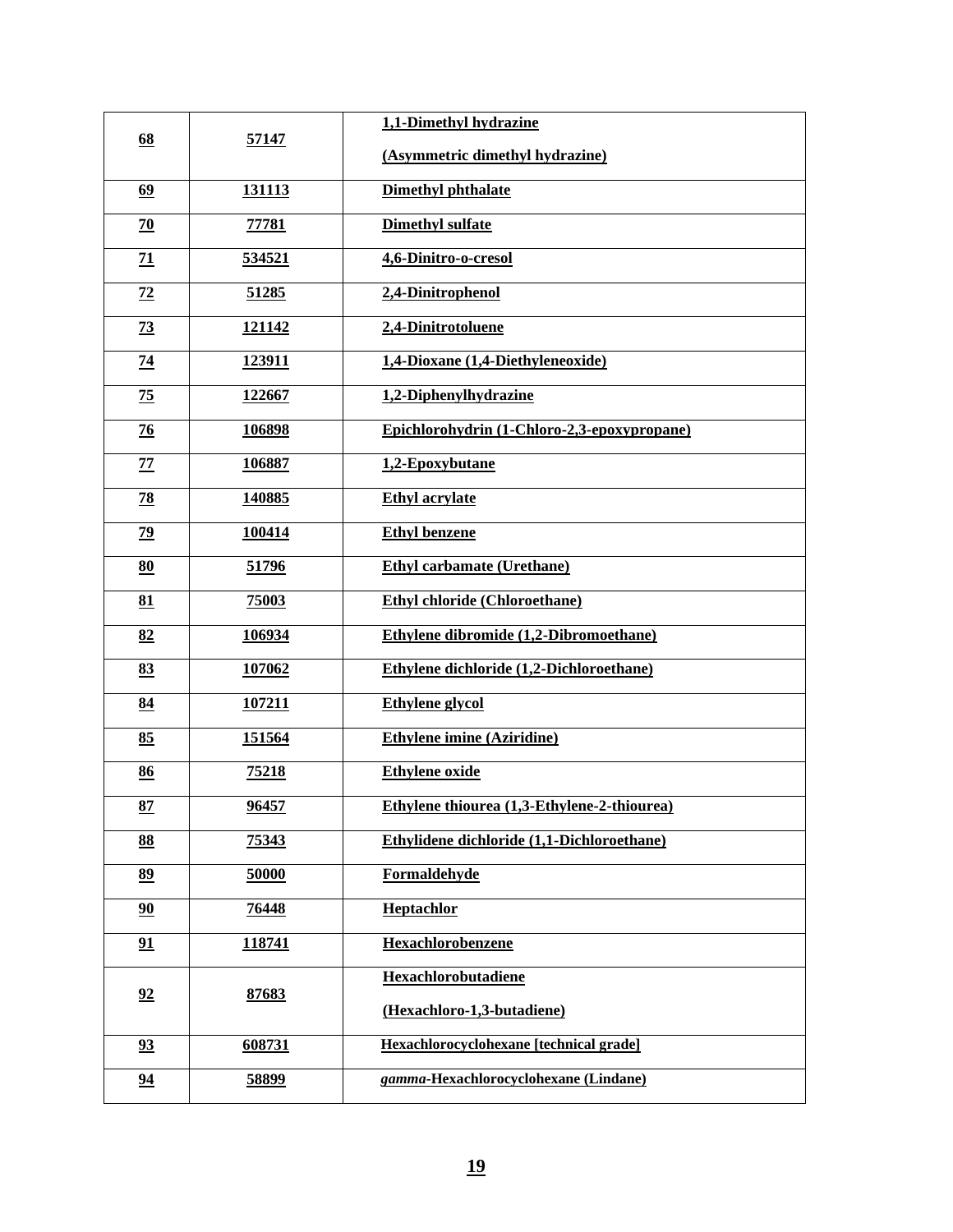| 95         | 77474        | Hexachlorocyclopentadiene                   |
|------------|--------------|---------------------------------------------|
| 96         | 67721        | <b>Hexachloroethane</b>                     |
| 97         | 822060       | Hexamethylene-1,6-diisocyanate              |
| 98         | 680319       | <b>Hexamethylphosphoramide</b>              |
| 99         | 110543       | <b>Hexane</b>                               |
| <b>100</b> | 302012       | <b>Hydrazine (Diamine)</b>                  |
| 101        | 7647010      | Hydrogen chloride (Hydrochloric acid)       |
| <u>102</u> | 7664393      | Hydrogen fluoride (Hydrofluoric acid)       |
| 103        | 123319       | Hydroquinone                                |
| <u>104</u> | <u>78591</u> | <b>Isophorone</b>                           |
| 105        | 108316       | Maleic anhydride                            |
| <b>106</b> | 67561        | <b>Methanol</b>                             |
| <b>107</b> | 72435        | Methoxychlor                                |
| <b>108</b> | 74839        | <b>Methyl bromide (Bromomethane)</b>        |
| <u>109</u> | 74873        | <b>Methyl chloride (Chloromethane)</b>      |
| <u>110</u> | <u>71556</u> | Methyl chloroform (1,1,1-Trichloroethane)   |
| 111        | 60344        | <b>Methyl hydrazine</b>                     |
| <u>112</u> | 74884        | <b>Methyl iodide (Iodomethane)</b>          |
| <u>113</u> | 108101       | Methyl isobutyl ketone (MIBK; Hexone)       |
| <u>114</u> | 624839       | <b>Methyl isocyanate</b>                    |
| 115        | 80626        | <b>Methyl methacrylate</b>                  |
| <u>116</u> | 1634044      | <b>Methyl tert butyl ether (MTBE)</b>       |
| 117        | 101144       | 4,4-Methylene bis(2-chloraniline)           |
| <u>118</u> | 75092        | <b>Methylene chloride (Dichloromethane)</b> |
| <u>119</u> | 101779       | 4,4'-Methylene dianiline                    |
| <b>120</b> | 101688       | 4,4-Methylene diphenyl diisocyanate (MDI)   |
| 121        | 91203        | <b>Naphthalene</b>                          |
| <u>122</u> | 98953        | <b>Nitrobenzene</b>                         |
| <u>123</u> | 92933        | 4-Nitrobiphenyl                             |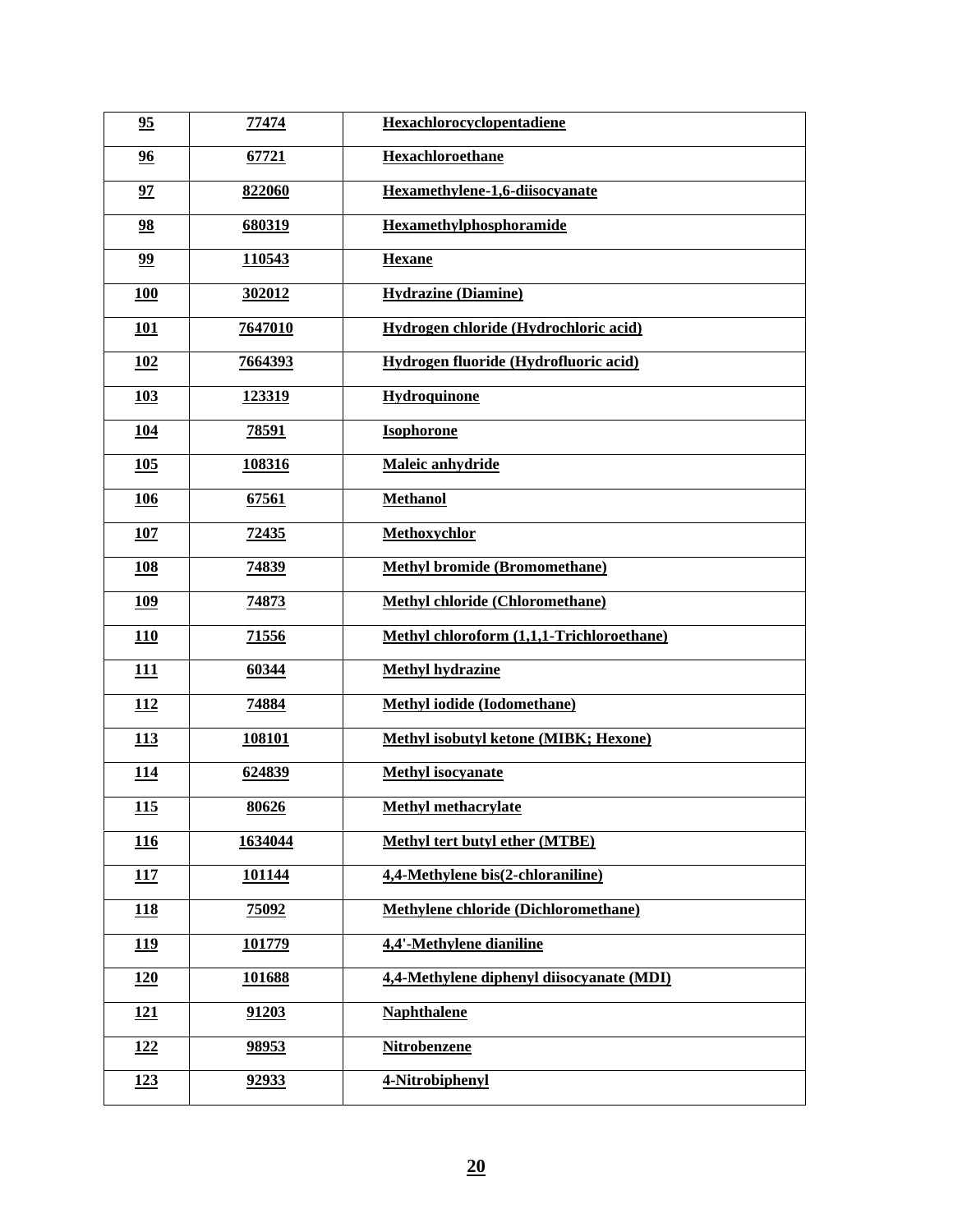| 2-Nitropropane<br><u>125</u><br>79469<br>55185<br>N-Nitrosodiethylamine<br><b>126</b><br>N-Nitrosodimethylamine<br>127<br>62759<br><b>N-Nitrosomorpholine</b><br><u>128</u><br>59892<br><u>129</u><br>N-Nitroso-N-methylurea<br>684935<br>Parathion<br>130<br>56382<br>Pentachloronitrobenzene (Quintobenzene)<br>82688<br><u>131</u><br>Pentachlorophenol<br><u>132</u><br>87865<br><u>133</u><br><b>Phenol</b><br>108952<br>p-Phenylenediamine<br>106503<br><u>134</u><br>135<br>75445<br>Phosgene<br>7803512<br><b>Phosphine</b><br><u>136</u><br>7723140<br>Phosphorus<br><b>137</b><br>85449<br>Phthalic anhydride<br><b>138</b><br><b>Polychlorinated biphenyls (PCBs; Aroclors)</b><br><u>139</u><br>1336363<br>1,3-Propane sultone<br><b>140</b><br>1120714<br>(3-Hydroxyl-1-propane sulfonic acid sulfone)<br>beta-Propiolactone<br>57578<br><u>141</u><br>(3-Hydroxypropanoic acid lactone)<br><u>142</u><br>123386<br>Propionaldehyde<br><b>Propoxur (Baygon)</b><br><u>143</u><br>114261<br>Propylene dichloride (1,2-Dichloropropane)<br><u>144</u><br>78875<br>Propylene oxide (1,2-Epoxypropane)<br>75569<br><u>145</u><br>1,2-Propylenimine (2-Methyl aziridine)<br>75558<br><u> 146</u><br>91225<br><b>Quinoline</b><br><u>147</u><br>106514<br><u>148</u><br><b>Quinone</b><br><u>149</u><br>100425<br><b>Styrene</b><br><b>Styrene oxide</b><br>96093<br><u>150</u> | <u>124</u> | 100027 | 4-Nitrophenol |
|----------------------------------------------------------------------------------------------------------------------------------------------------------------------------------------------------------------------------------------------------------------------------------------------------------------------------------------------------------------------------------------------------------------------------------------------------------------------------------------------------------------------------------------------------------------------------------------------------------------------------------------------------------------------------------------------------------------------------------------------------------------------------------------------------------------------------------------------------------------------------------------------------------------------------------------------------------------------------------------------------------------------------------------------------------------------------------------------------------------------------------------------------------------------------------------------------------------------------------------------------------------------------------------------------------------------------------------------------------------------------------------|------------|--------|---------------|
|                                                                                                                                                                                                                                                                                                                                                                                                                                                                                                                                                                                                                                                                                                                                                                                                                                                                                                                                                                                                                                                                                                                                                                                                                                                                                                                                                                                        |            |        |               |
|                                                                                                                                                                                                                                                                                                                                                                                                                                                                                                                                                                                                                                                                                                                                                                                                                                                                                                                                                                                                                                                                                                                                                                                                                                                                                                                                                                                        |            |        |               |
|                                                                                                                                                                                                                                                                                                                                                                                                                                                                                                                                                                                                                                                                                                                                                                                                                                                                                                                                                                                                                                                                                                                                                                                                                                                                                                                                                                                        |            |        |               |
|                                                                                                                                                                                                                                                                                                                                                                                                                                                                                                                                                                                                                                                                                                                                                                                                                                                                                                                                                                                                                                                                                                                                                                                                                                                                                                                                                                                        |            |        |               |
|                                                                                                                                                                                                                                                                                                                                                                                                                                                                                                                                                                                                                                                                                                                                                                                                                                                                                                                                                                                                                                                                                                                                                                                                                                                                                                                                                                                        |            |        |               |
|                                                                                                                                                                                                                                                                                                                                                                                                                                                                                                                                                                                                                                                                                                                                                                                                                                                                                                                                                                                                                                                                                                                                                                                                                                                                                                                                                                                        |            |        |               |
|                                                                                                                                                                                                                                                                                                                                                                                                                                                                                                                                                                                                                                                                                                                                                                                                                                                                                                                                                                                                                                                                                                                                                                                                                                                                                                                                                                                        |            |        |               |
|                                                                                                                                                                                                                                                                                                                                                                                                                                                                                                                                                                                                                                                                                                                                                                                                                                                                                                                                                                                                                                                                                                                                                                                                                                                                                                                                                                                        |            |        |               |
|                                                                                                                                                                                                                                                                                                                                                                                                                                                                                                                                                                                                                                                                                                                                                                                                                                                                                                                                                                                                                                                                                                                                                                                                                                                                                                                                                                                        |            |        |               |
|                                                                                                                                                                                                                                                                                                                                                                                                                                                                                                                                                                                                                                                                                                                                                                                                                                                                                                                                                                                                                                                                                                                                                                                                                                                                                                                                                                                        |            |        |               |
|                                                                                                                                                                                                                                                                                                                                                                                                                                                                                                                                                                                                                                                                                                                                                                                                                                                                                                                                                                                                                                                                                                                                                                                                                                                                                                                                                                                        |            |        |               |
|                                                                                                                                                                                                                                                                                                                                                                                                                                                                                                                                                                                                                                                                                                                                                                                                                                                                                                                                                                                                                                                                                                                                                                                                                                                                                                                                                                                        |            |        |               |
|                                                                                                                                                                                                                                                                                                                                                                                                                                                                                                                                                                                                                                                                                                                                                                                                                                                                                                                                                                                                                                                                                                                                                                                                                                                                                                                                                                                        |            |        |               |
|                                                                                                                                                                                                                                                                                                                                                                                                                                                                                                                                                                                                                                                                                                                                                                                                                                                                                                                                                                                                                                                                                                                                                                                                                                                                                                                                                                                        |            |        |               |
|                                                                                                                                                                                                                                                                                                                                                                                                                                                                                                                                                                                                                                                                                                                                                                                                                                                                                                                                                                                                                                                                                                                                                                                                                                                                                                                                                                                        |            |        |               |
|                                                                                                                                                                                                                                                                                                                                                                                                                                                                                                                                                                                                                                                                                                                                                                                                                                                                                                                                                                                                                                                                                                                                                                                                                                                                                                                                                                                        |            |        |               |
|                                                                                                                                                                                                                                                                                                                                                                                                                                                                                                                                                                                                                                                                                                                                                                                                                                                                                                                                                                                                                                                                                                                                                                                                                                                                                                                                                                                        |            |        |               |
|                                                                                                                                                                                                                                                                                                                                                                                                                                                                                                                                                                                                                                                                                                                                                                                                                                                                                                                                                                                                                                                                                                                                                                                                                                                                                                                                                                                        |            |        |               |
|                                                                                                                                                                                                                                                                                                                                                                                                                                                                                                                                                                                                                                                                                                                                                                                                                                                                                                                                                                                                                                                                                                                                                                                                                                                                                                                                                                                        |            |        |               |
|                                                                                                                                                                                                                                                                                                                                                                                                                                                                                                                                                                                                                                                                                                                                                                                                                                                                                                                                                                                                                                                                                                                                                                                                                                                                                                                                                                                        |            |        |               |
|                                                                                                                                                                                                                                                                                                                                                                                                                                                                                                                                                                                                                                                                                                                                                                                                                                                                                                                                                                                                                                                                                                                                                                                                                                                                                                                                                                                        |            |        |               |
|                                                                                                                                                                                                                                                                                                                                                                                                                                                                                                                                                                                                                                                                                                                                                                                                                                                                                                                                                                                                                                                                                                                                                                                                                                                                                                                                                                                        |            |        |               |
|                                                                                                                                                                                                                                                                                                                                                                                                                                                                                                                                                                                                                                                                                                                                                                                                                                                                                                                                                                                                                                                                                                                                                                                                                                                                                                                                                                                        |            |        |               |
|                                                                                                                                                                                                                                                                                                                                                                                                                                                                                                                                                                                                                                                                                                                                                                                                                                                                                                                                                                                                                                                                                                                                                                                                                                                                                                                                                                                        |            |        |               |
|                                                                                                                                                                                                                                                                                                                                                                                                                                                                                                                                                                                                                                                                                                                                                                                                                                                                                                                                                                                                                                                                                                                                                                                                                                                                                                                                                                                        |            |        |               |
|                                                                                                                                                                                                                                                                                                                                                                                                                                                                                                                                                                                                                                                                                                                                                                                                                                                                                                                                                                                                                                                                                                                                                                                                                                                                                                                                                                                        |            |        |               |
|                                                                                                                                                                                                                                                                                                                                                                                                                                                                                                                                                                                                                                                                                                                                                                                                                                                                                                                                                                                                                                                                                                                                                                                                                                                                                                                                                                                        |            |        |               |
|                                                                                                                                                                                                                                                                                                                                                                                                                                                                                                                                                                                                                                                                                                                                                                                                                                                                                                                                                                                                                                                                                                                                                                                                                                                                                                                                                                                        |            |        |               |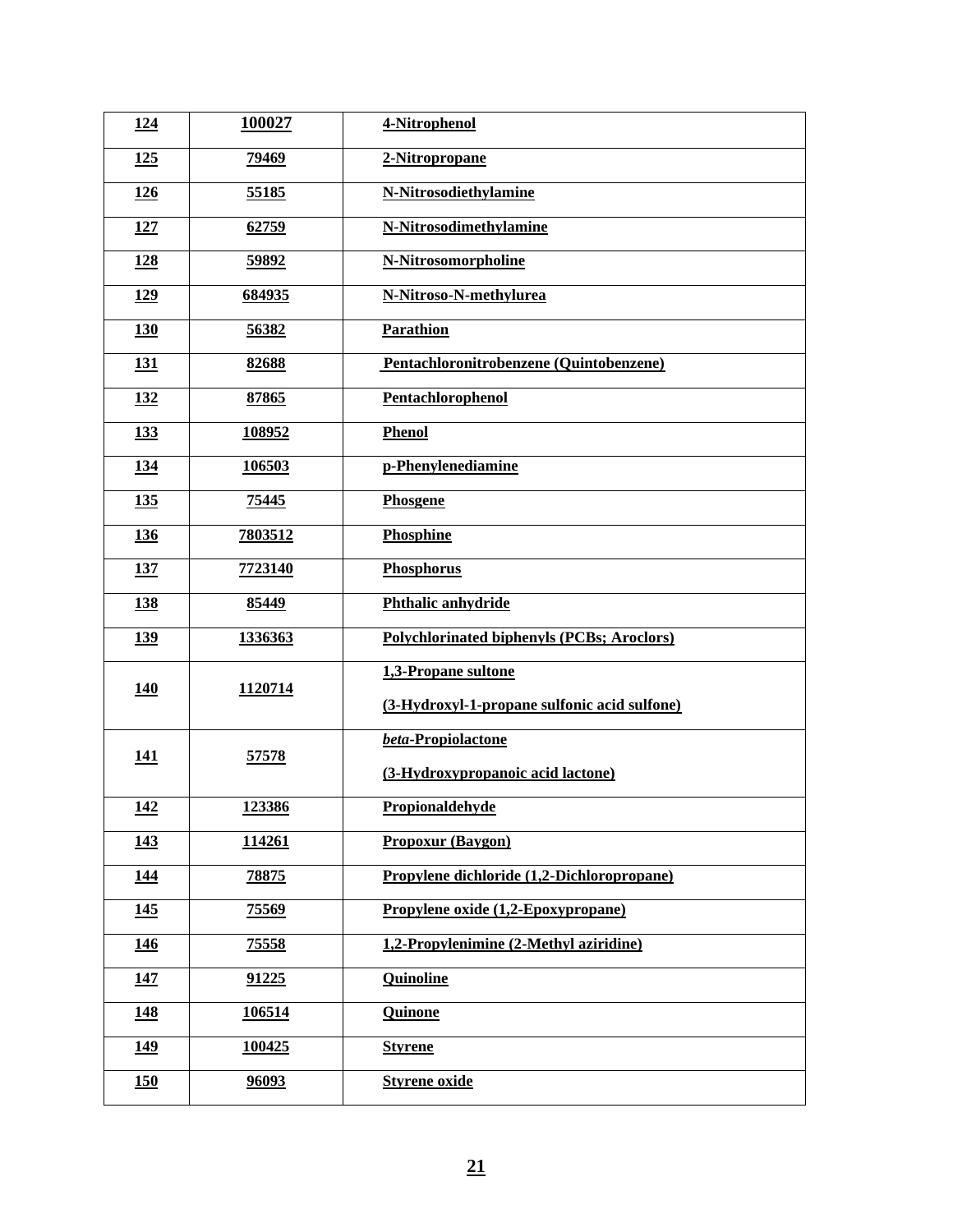| 151        | 2699798 | <b>Sulfuryl fluoride</b>                       |
|------------|---------|------------------------------------------------|
| <u>152</u> | 1746016 | 2,3,7,8-Tetrachlorodibenzo(p)dioxin            |
|            |         | $(2,3,7,8$ -TCDD; Dioxin)                      |
| <u>153</u> | 79345   | 1,1,2,2-Tetrachloroethane                      |
| <u>154</u> | 127184  | <b>Tetrachloroethylene (Perchloroethylene)</b> |
| <u>155</u> | 7550450 | <b>Titanium tetrachloride</b>                  |
| <u>156</u> | 108883  | <b>Toluene</b>                                 |
| <u>157</u> | 95807   | 2,4-Toluene diamine (2,4-Diaminotoluene)       |
| <u>158</u> | 584849  | 2,4-Toluene diisocyanate                       |
| <u>159</u> | 95534   | o-Toluidine                                    |
| <b>160</b> | 8001352 | <b>Toxaphene</b>                               |
| <b>161</b> | 120821  | 1,2,4-Trichlorobenzene                         |
| <u>162</u> | 79005   | 1,1,2-Trichloroethane                          |
| <u>163</u> | 79016   | Trichloroethylene                              |
| <u>164</u> | 95954   | 2,4,5-Trichlorophenol                          |
| 165        | 88062   | 2,4,6-Trichlorophenol                          |
| 166        | 121448  | <b>Triethylamine</b>                           |
| 167        | 1582098 | <b>Trifluralin</b>                             |
| <b>168</b> | 540841  | 2,2,4-Trimethylpentane                         |
| <b>169</b> | 108054  | <b>Vinyl acetate</b>                           |
| 170        | 593602  | <b>Vinyl bromide (Bromoethene)</b>             |
| <u>171</u> | 75014   | <b>Vinyl chloride</b>                          |
| <u>172</u> | 75354   | Vinylidene chloride (1,1-Dichloroethylene)     |
| <u>173</u> |         | <b>Xylenes (mixed isomers)</b>                 |
| <u>174</u> | 95476   | o-Xylenes                                      |
| <u>175</u> | 108383  | m-Xylenes                                      |
| <u>176</u> | 106423  | p-Xylenes                                      |
| <u>177</u> |         | <b>Antimony compounds (2)</b>                  |
| <u>178</u> | 7783702 | <b>Antimony pentafluoride</b>                  |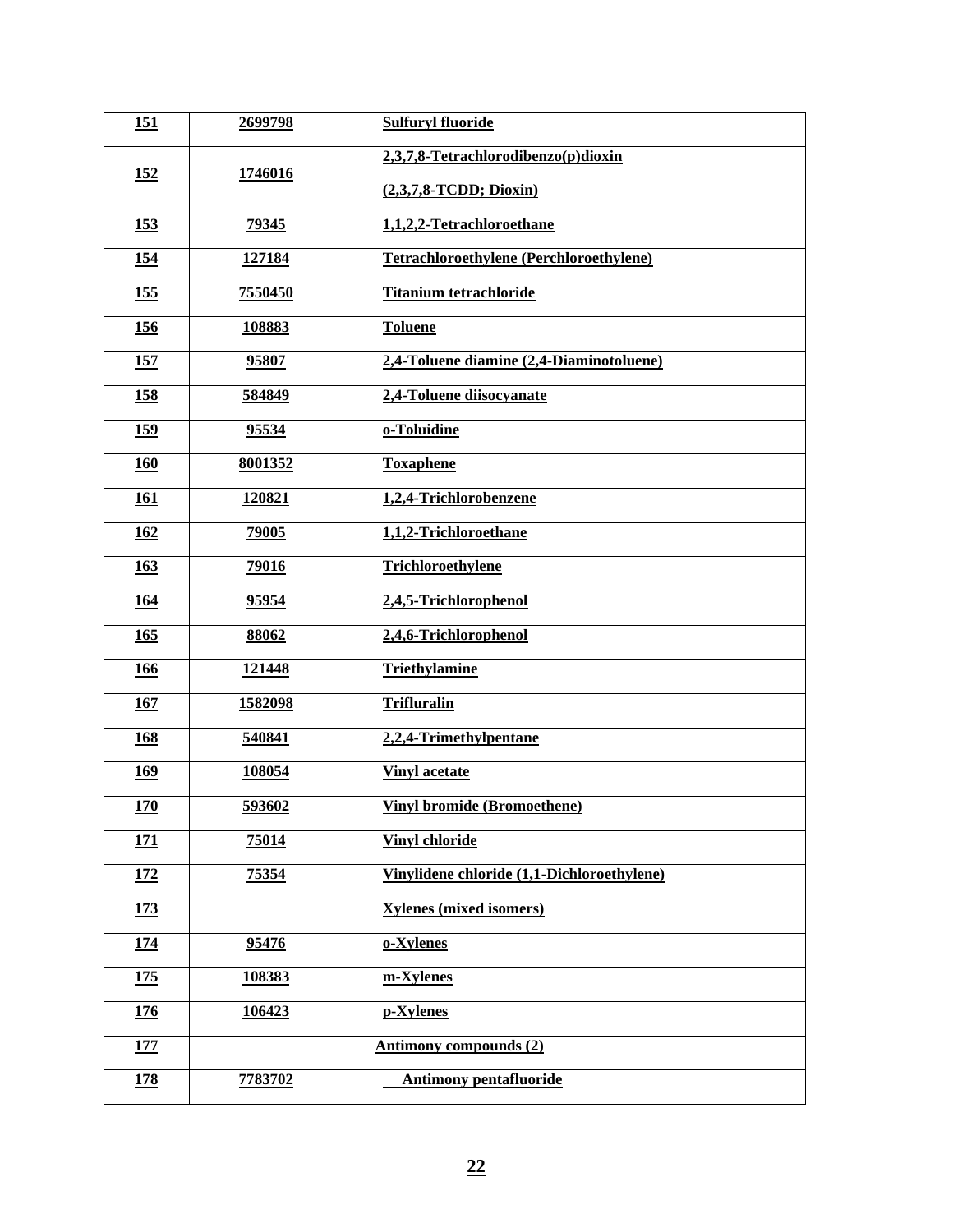| <u>179</u>  | 1309644  | <b>Antimony trioxide</b>                |
|-------------|----------|-----------------------------------------|
| <b>180</b>  | 1345046  | <b>Antimony trisulfide</b>              |
| <b>181</b>  |          | <b>Arsenic compounds (2)</b>            |
| 182         | 7784421  | <b>Arsine</b>                           |
| <u>183</u>  |          | <b>Beryllium compounds (2)</b>          |
| <u>184</u>  |          | Cadmium compounds (2)                   |
| <u>185</u>  | 130618   | Cadmium oxide                           |
| <b>186</b>  |          | <b>Chromium VI (Total) (2)</b>          |
| <u>187</u>  | 744084   | <b>Cobalt metal and compounds (2)</b>   |
| <b>188</b>  | 10210681 | <b>Cobalt carbonyl</b>                  |
| 189         | 62207765 | <b>Fluomine</b>                         |
| <u>190</u>  |          | Coke oven emissions (2)                 |
| <u>191</u>  |          | <b>Cyanide compounds</b>                |
|             |          | (including Hydrogen cyanide) (2)        |
| <u>192</u>  | 94757    | $2,4$ -D, salts and esters $(2)$        |
| <u>193</u>  |          | Glycol ethers (2)                       |
| <u>194</u>  | 111762   | Ethylene glycol monobutyl ether         |
|             |          | (2-Butoxyethanol; EGBE)                 |
| <u>195</u>  | 110805   | Ethylene glycol monoethyl ether         |
|             |          | (2-Ethoxy ethanol)                      |
| <u>196</u>  | 111159   | Ethylene glycol monoethyl ether acetate |
| <u>197</u>  | 109864   | Ethylene glycol monomethyl ether        |
|             |          | (2-Methoxy ethanol)                     |
| <u> 198</u> |          | <b>Lead and compounds (2)</b>           |
| <u>199</u>  | 78002    | <b>Tetraethyl lead</b>                  |
| 200         | 7439965  | Manganese and compounds (2)             |
| 201         | 12108133 | Methylcyclopentadienyl manganese        |
| 202         |          | <b>Mercury compounds (2)</b>            |
| 203         | 7439976  | <b>Mercury (inorganic)</b>              |